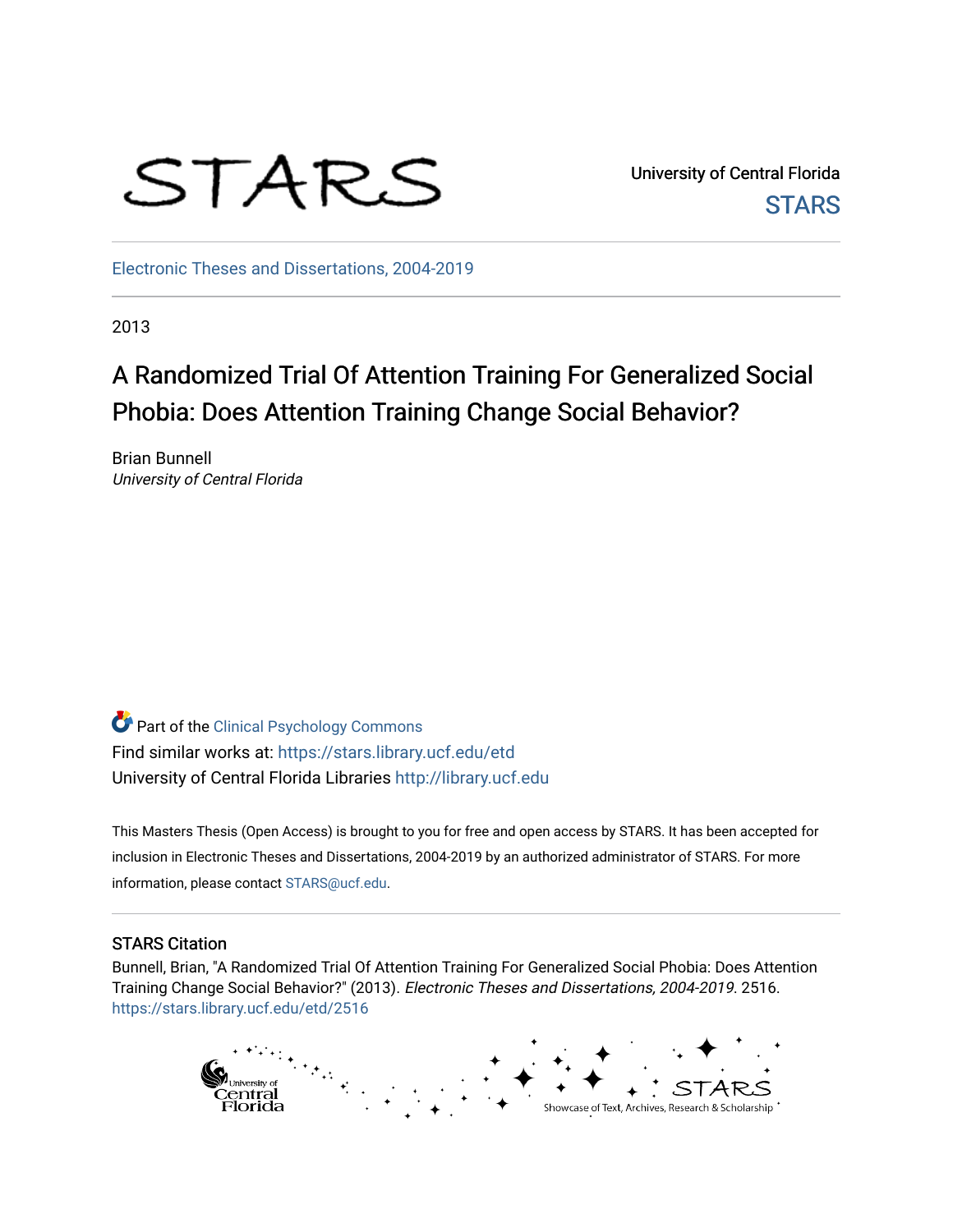# A RANDOMIZED TRIAL OF ATTENTION TRAINING FOR GENERALIZED SOCIAL PHOBIA: DOES ATTENTION TRAINING CHANGE SOCIAL BEHAVIOR?

by

# BRIAN E. BUNNELL B.A. Arizona State University, 2010

## A thesis submitted in partial fulfillment of the requirements for the degree of Master of Science in the Department of Psychology in the College of Sciences at the University of Central Florida Orlando, Florida

Spring Term 2013

Major Professor: Deborah C. Beidel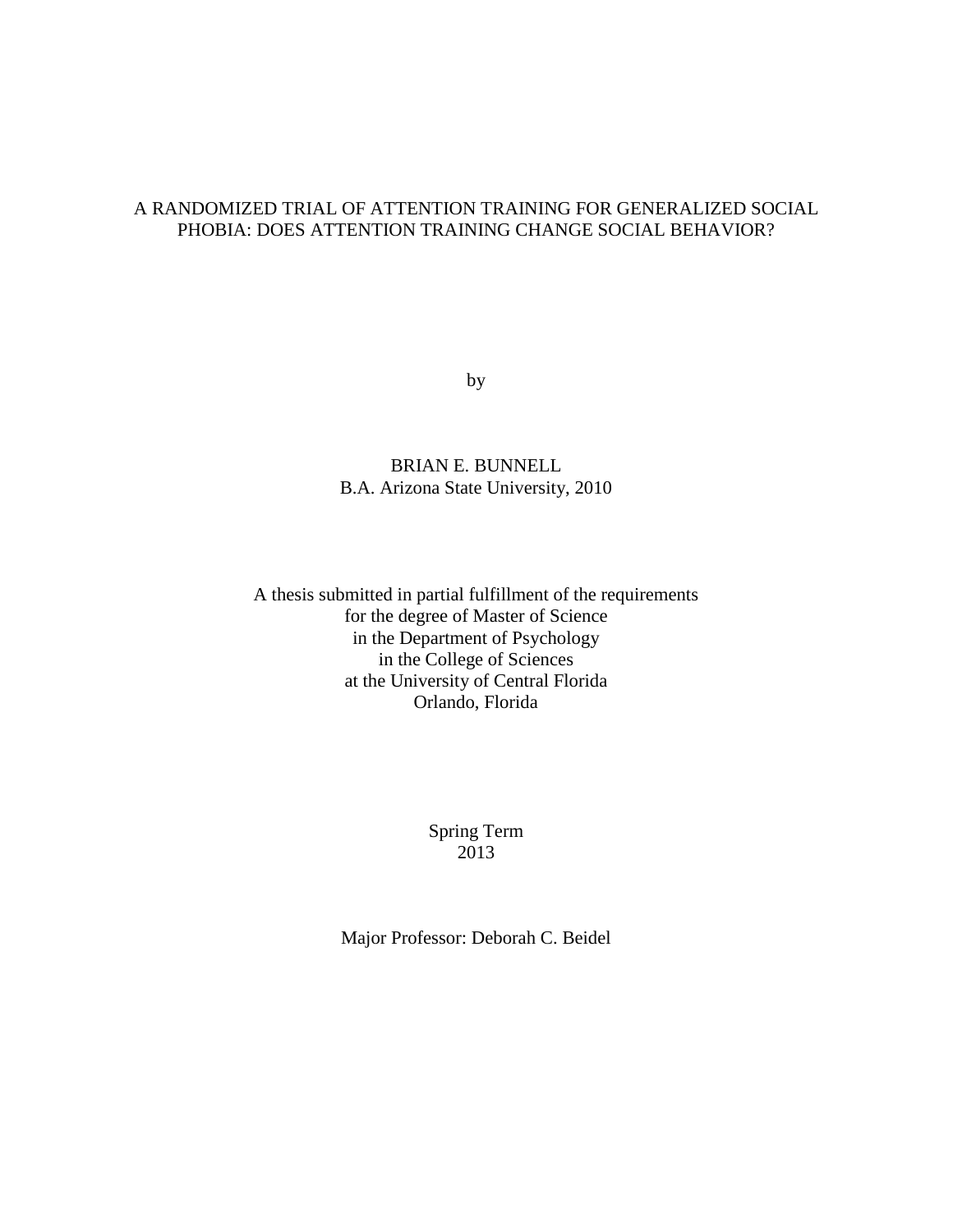© 2013 Brian E. Bunnell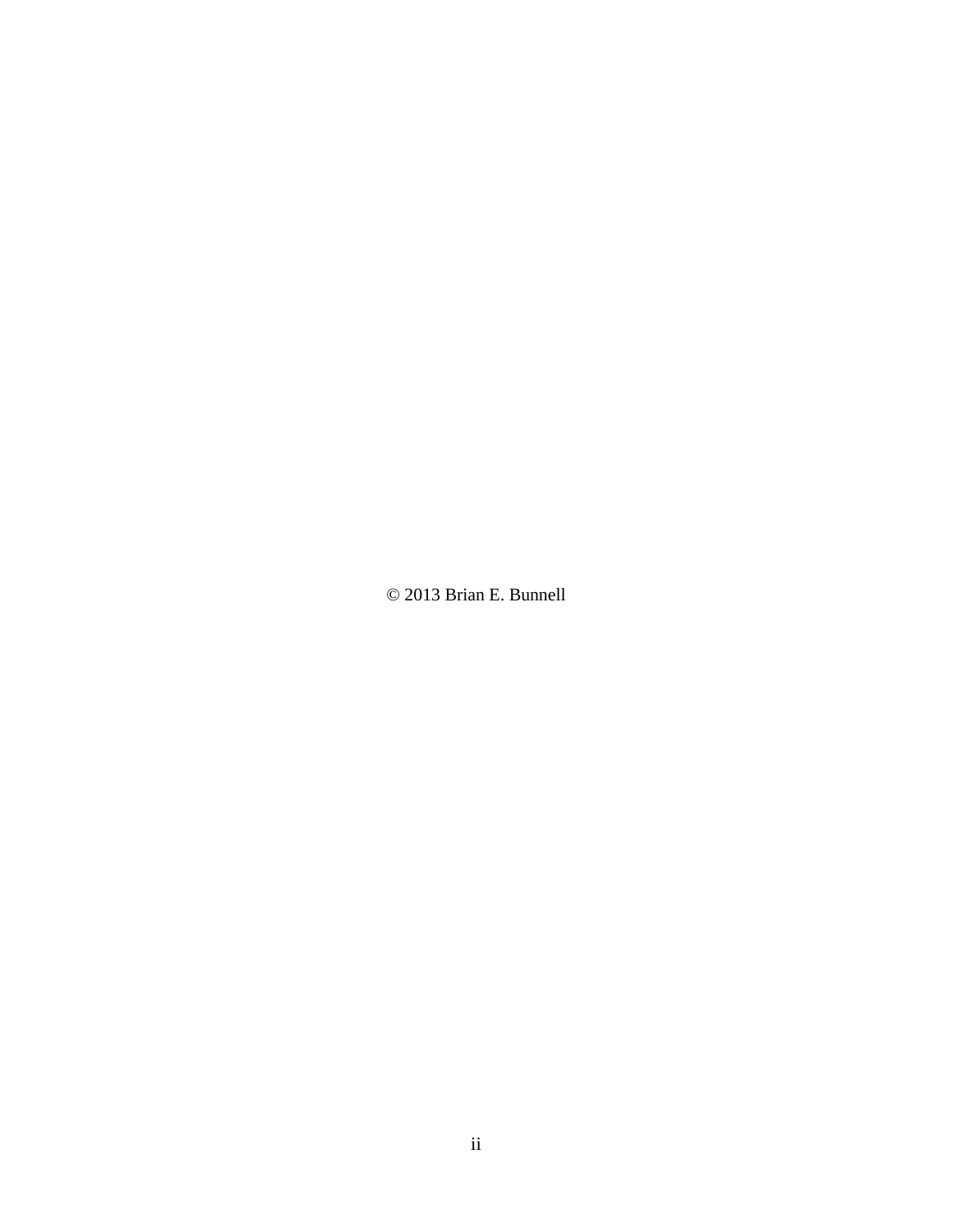#### **ABSTRACT**

<span id="page-3-0"></span>The use of attention training protocols for the treatment of generalized social anxiety disorder (SAD) is undergoing increased examination. Initial investigations were positive but more recent investigations have been less supportive of the treatment paradigm. One significant limitation of current investigations may be over-reliance on self-report. In this investigation, we expanded on initial investigations by using a multimodal assessment of patient functioning (i.e., including behavioral assessment). Patients with a primary diagnosis of SAD  $(n = 31)$  were randomly assigned to eight sessions of attention training  $(n = 15)$  or placebo/control  $(n = 16)$ . Participants were assessed at pre- and post-treatment via self- and clinician-report of social anxiety as well as anxious and behavioral response to two *in vivo* social interactions. Results revealed no differences between groups at post-treatment for all study outcome variables, suggesting a lack of effect for the attention training condition. The results are concordant with recent investigations finding a lack of support for the use of attention training as an efficacious treatment for patients with SAD.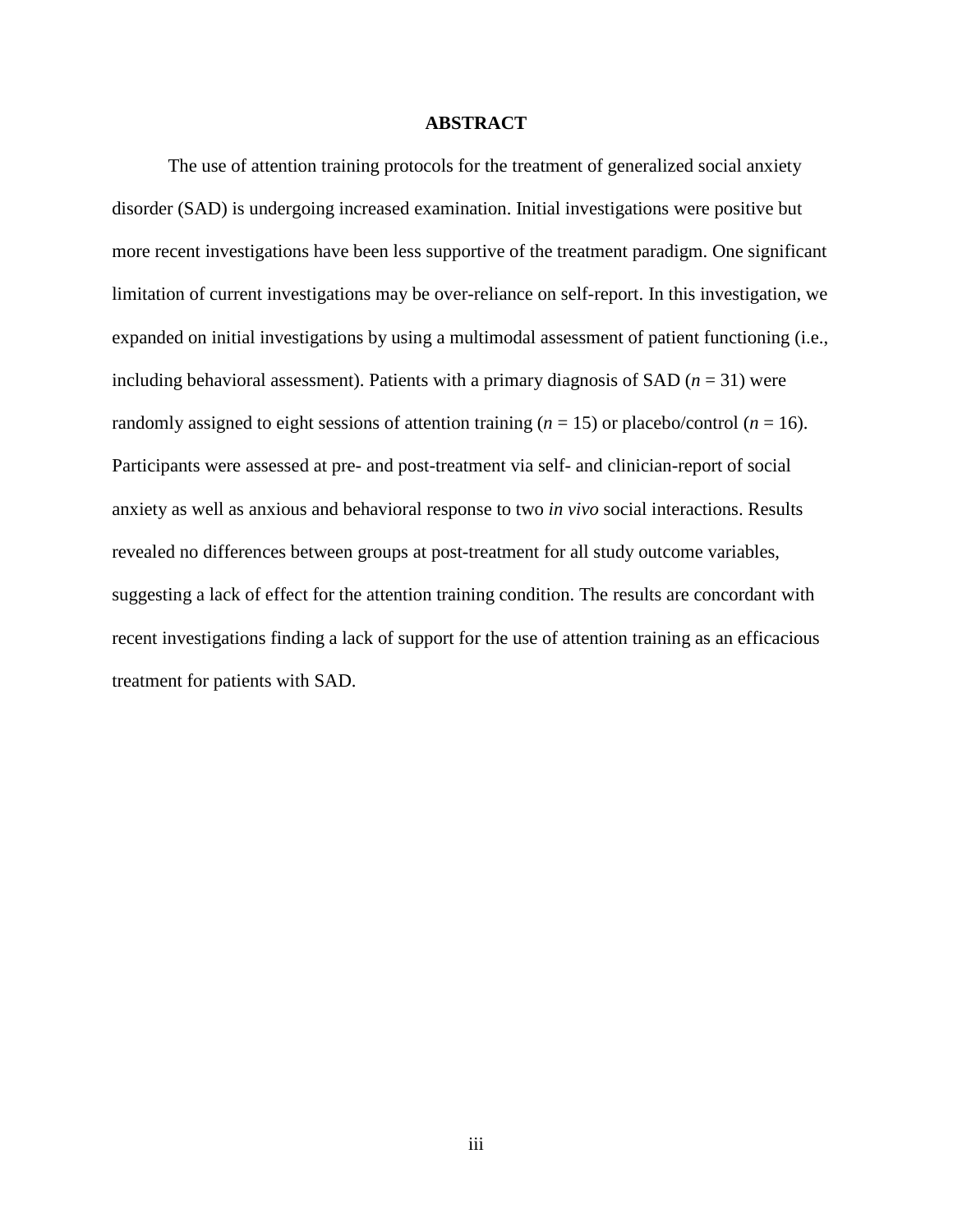#### **ACKNOWLEDGMENTS**

<span id="page-4-0"></span>The author wishes to acknowledge and thank Dr. Deborah Beidel for her close mentorship, inspiring passion, valuable time, and supportive friendship over the past few years. Her example and guidance has led to a great start to an academic career in meaningful clinical psychological research.

The author also wishes to express his gratitude to his thesis committee as well as the researchers at the University of Central Florida Anxiety Disorders Clinic for their help and support throughout the course of this study.

The author would also like to thank his family who taught him the value of hard work and perseverance. Last but not least, the author would like to thank his wife Avianne for her love, support and understanding, which motivates him to reach for success in all of his endeavors.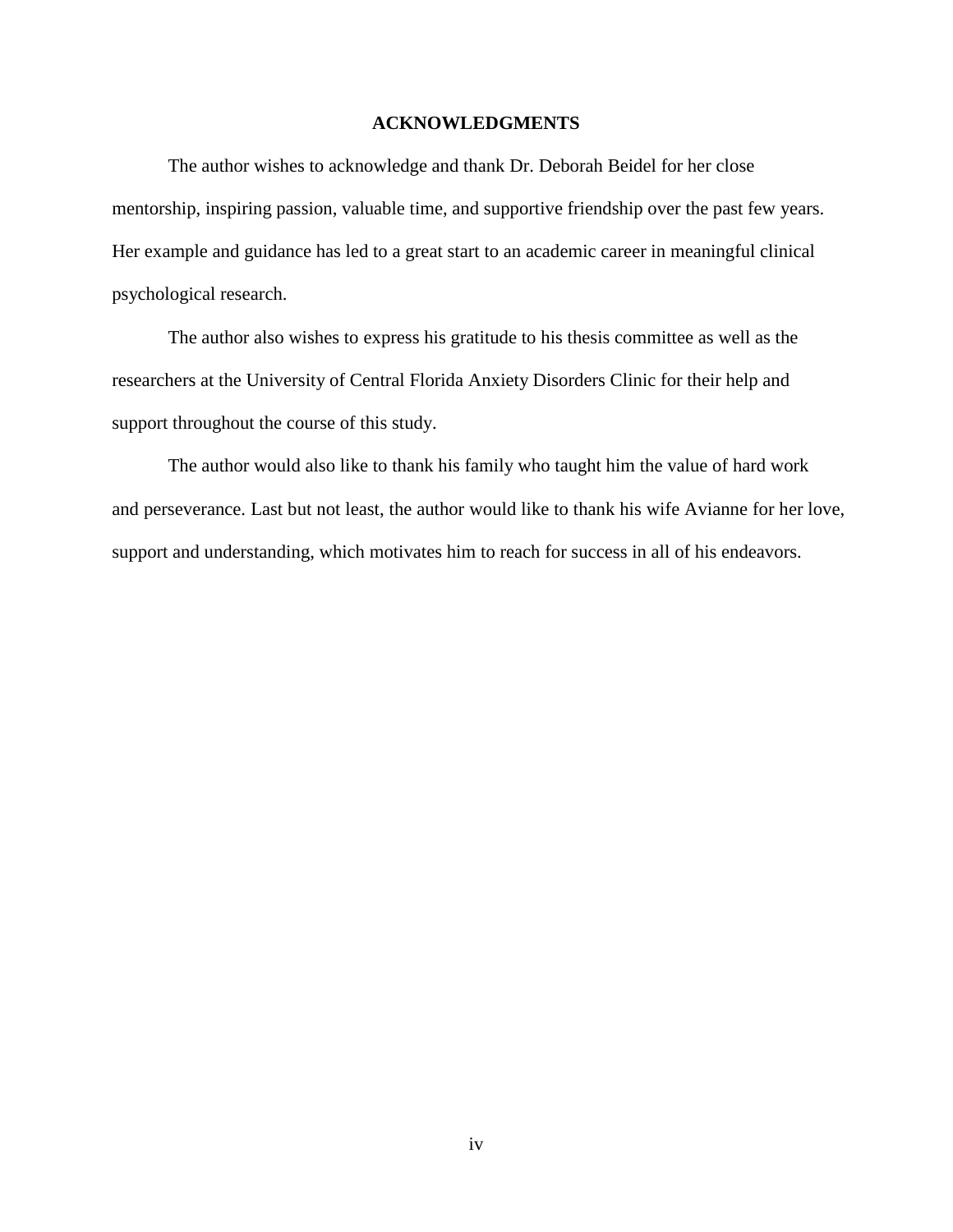<span id="page-5-0"></span>

# **TABLE OF CONTENTS**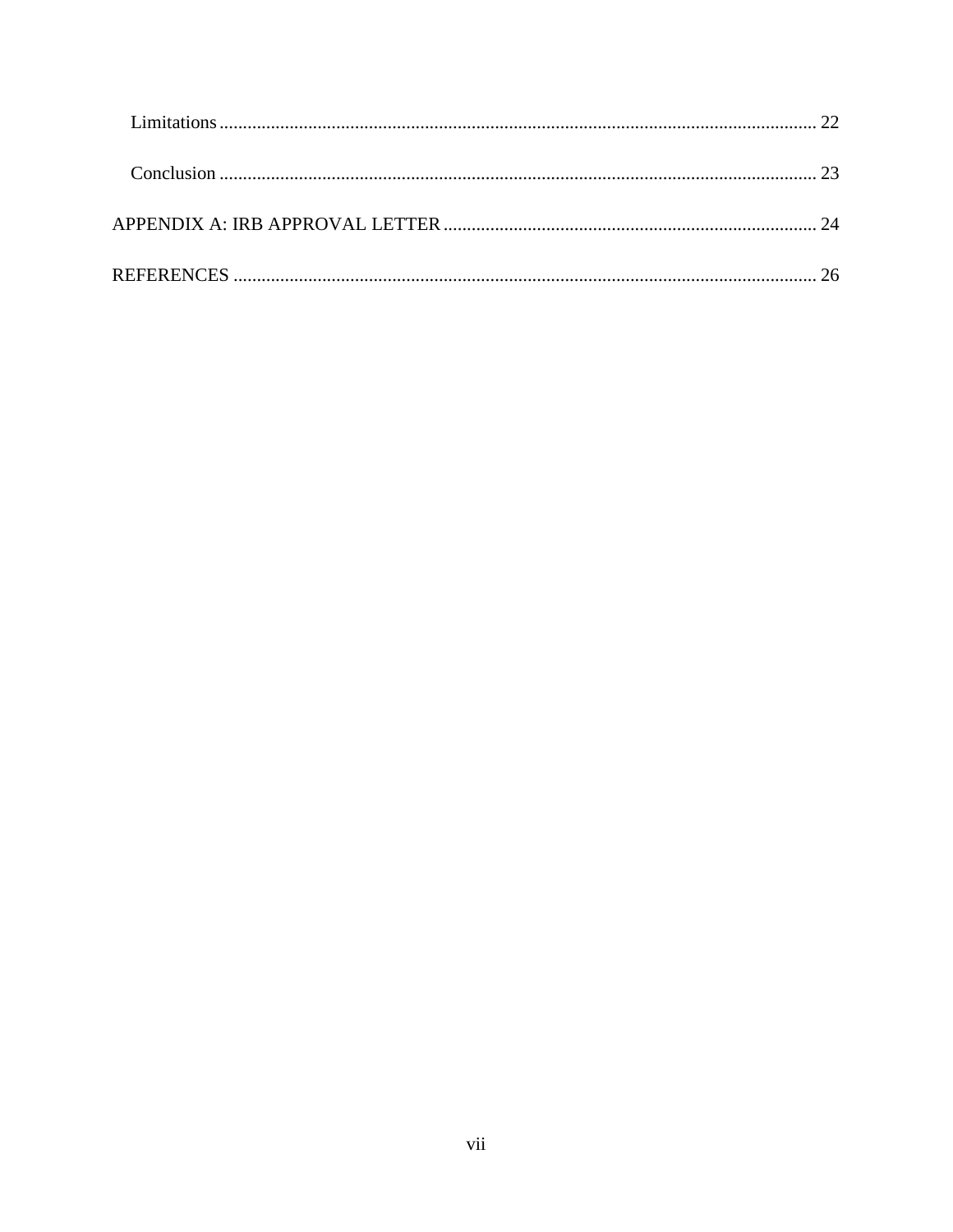# **LIST OF FIGURES**

<span id="page-8-0"></span>

| Figure |  |
|--------|--|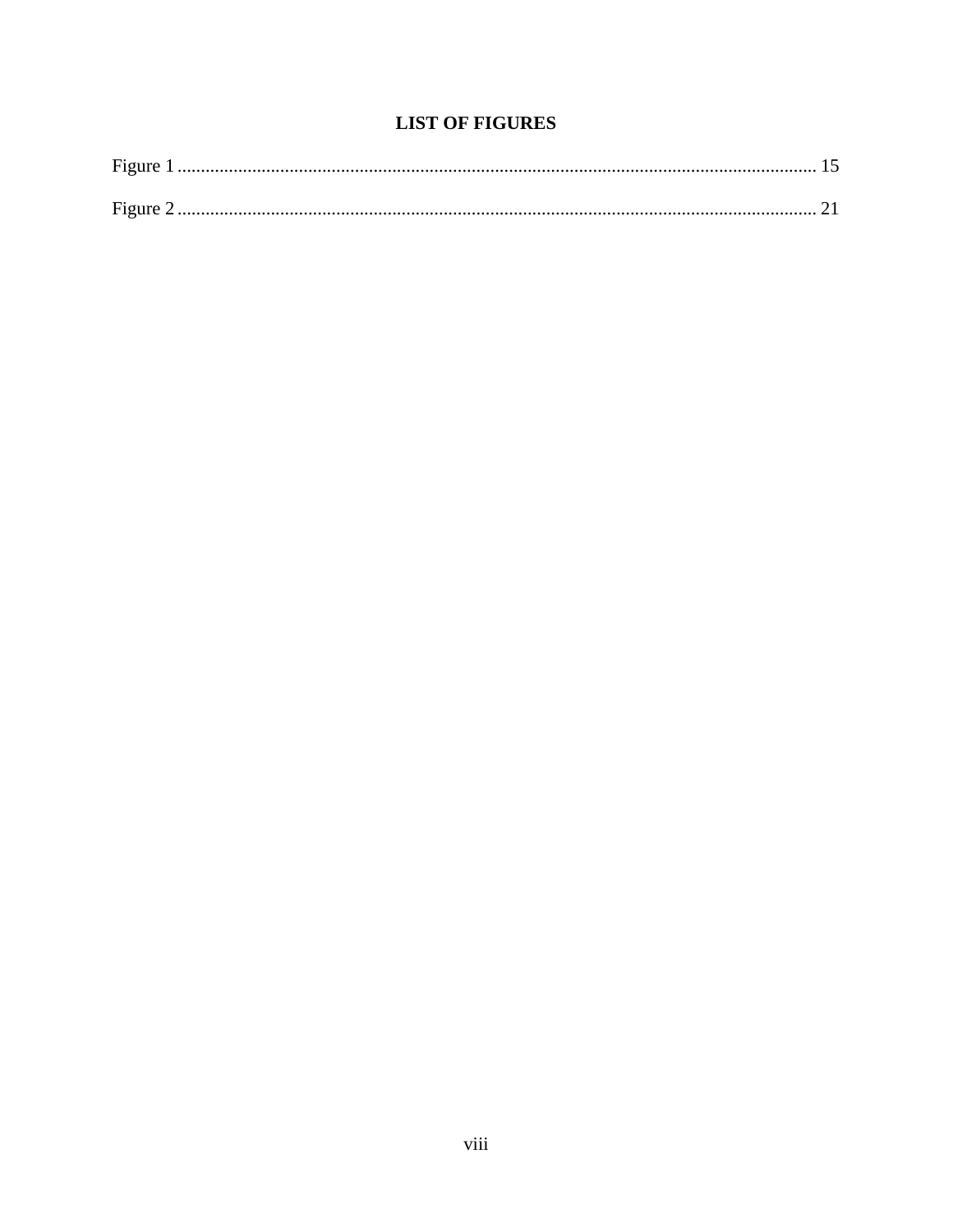# **LIST OF TABLES**

<span id="page-9-0"></span>

| Table |  |
|-------|--|
| Table |  |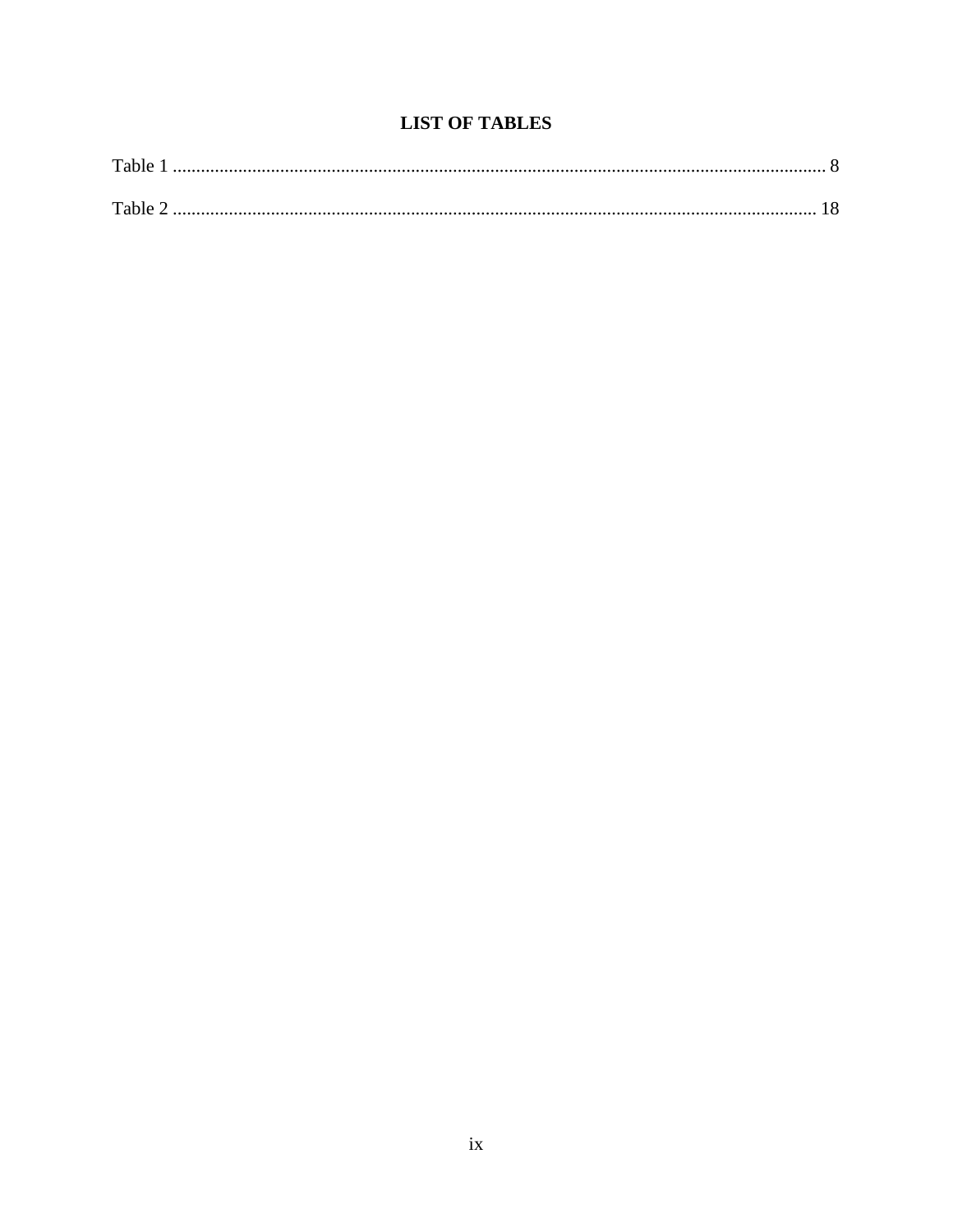### **LIST OF ACRONYMS**

- <span id="page-10-0"></span>AC Attention Control
- ADIS Anxiety Disorders Interview Schedule ANCOVA Analysis of covariance ANOVA Analysis of variance APA American Psychiatric Association AT Attention Training BARS Behavioral Avoidance Rating Scale
- BDI-II Beck Depression Inventory–II
- BSPS Brief Social Phobia Scale
- CGI Clinical Global Impressions
- DSM-IV-TR Diagnostic and Statistical Manual of Mental Disorders (4<sup>th</sup> ed.) Text Revision
- IST Impromptu Speech Task
- LSAS-SR Liebowitz Social Anxiety Scale-Self Report
- SAD Social Anxiety Disorder
- SPAI Social Phobia and Anxiety Inventory
- UCT Unstructured Conversation Task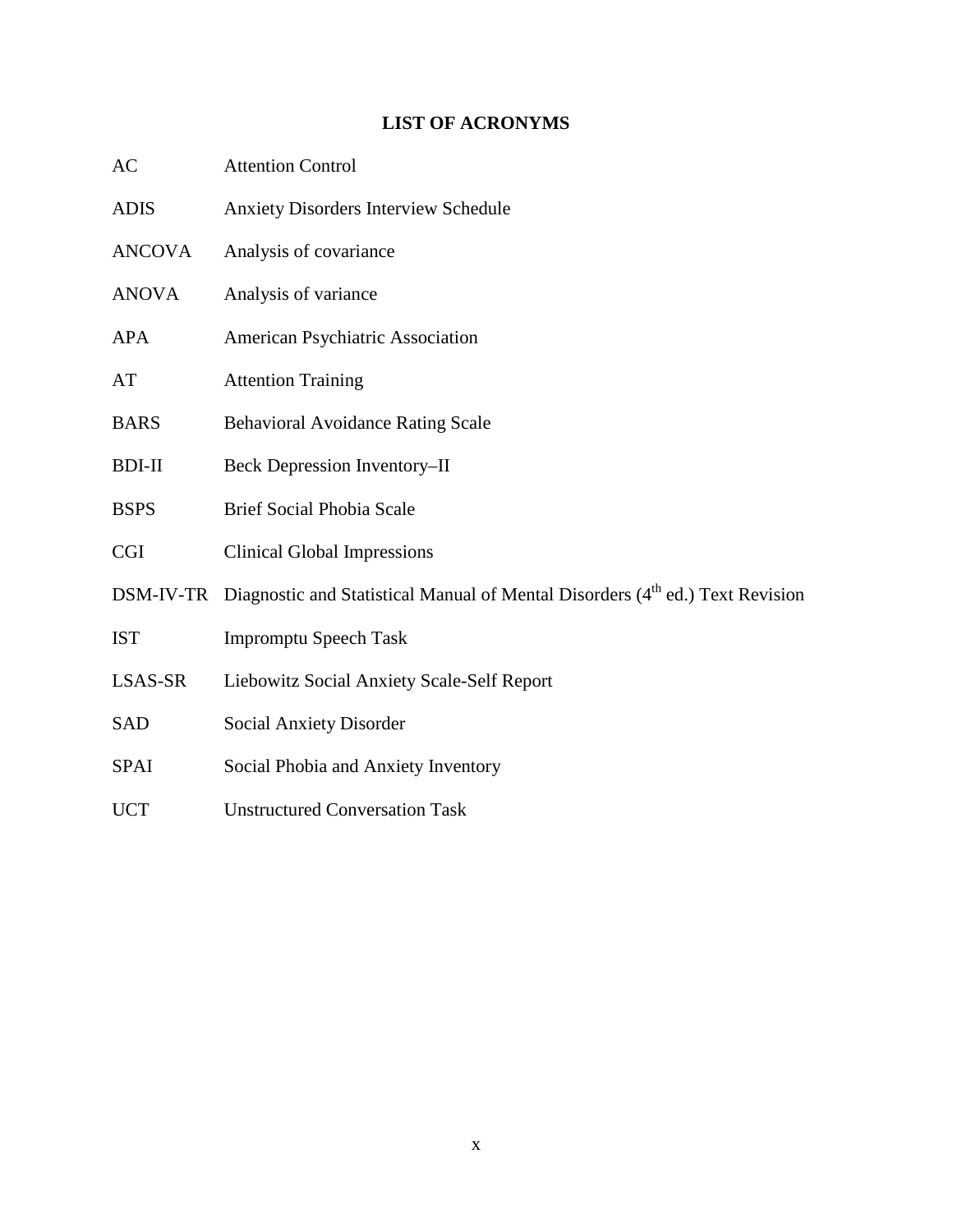#### **INTRODUCTION**

<span id="page-11-0"></span>Individuals presenting with social anxiety disorder (SAD; also termed social phobia) experience an intense fear and apprehension of social situations during which they might be evaluated by others (DSM-IV-TR; American Psychiatric Association [APA], 2000). In addition to the distress associated with these social situations, SAD is frequently marked by avoidance of the anxiety-provoking situation (e.g., avoiding conversations and/or giving presentations in a class or at work). The physiological and psychological distress, anticipatory response, and behavioral avoidance associated with SAD create significant functional impairment. Two subtypes have been identified for people with SAD. These include the nongeneralized or specific (social fears are limited to few, specific social situations) and the generalized (social fears are present in most social situations) subtypes (APA, 2000).

SAD is a common disorder, with prevalence rates ranging from 1-15% of the general population (APA, 2000; Costello, Eggar, & Angold, 2004; Costello, Eggar, & Angold, 2005; Heimberg, Stein, Hiripi, & Kessler, 2000) and the typical age of onset is early to midadolescence (age 11 to 15; DeWit, Ogborne, Offord & MacDonald, 1999; Silverman et al., 1999; Weiss & Last, 2001). Earlier onset SAD is associated with more negative outcomes including comorbid anxiety disorders, depression, substance use, and conduct problems later in life (Beidel  $\&$ Turner, 1998; Grant et al., 2005; Kessler, 2003; Lecrubier, 1998).

Of particular importance, relative to impairment, is that an early history of SAD may also result in dysfunctional social skills (Beidel, Rao, Scharfstein, Wong, & Alfano, 2010; Turner, Beidel, Dancu, & Stanley, 1989). As children and adolescents with SAD progressively avoid social situations, they miss opportunities to develop the social skills necessary for effective social interaction. The pattern of inadequate skill and social distress associated with SAD, in turn, may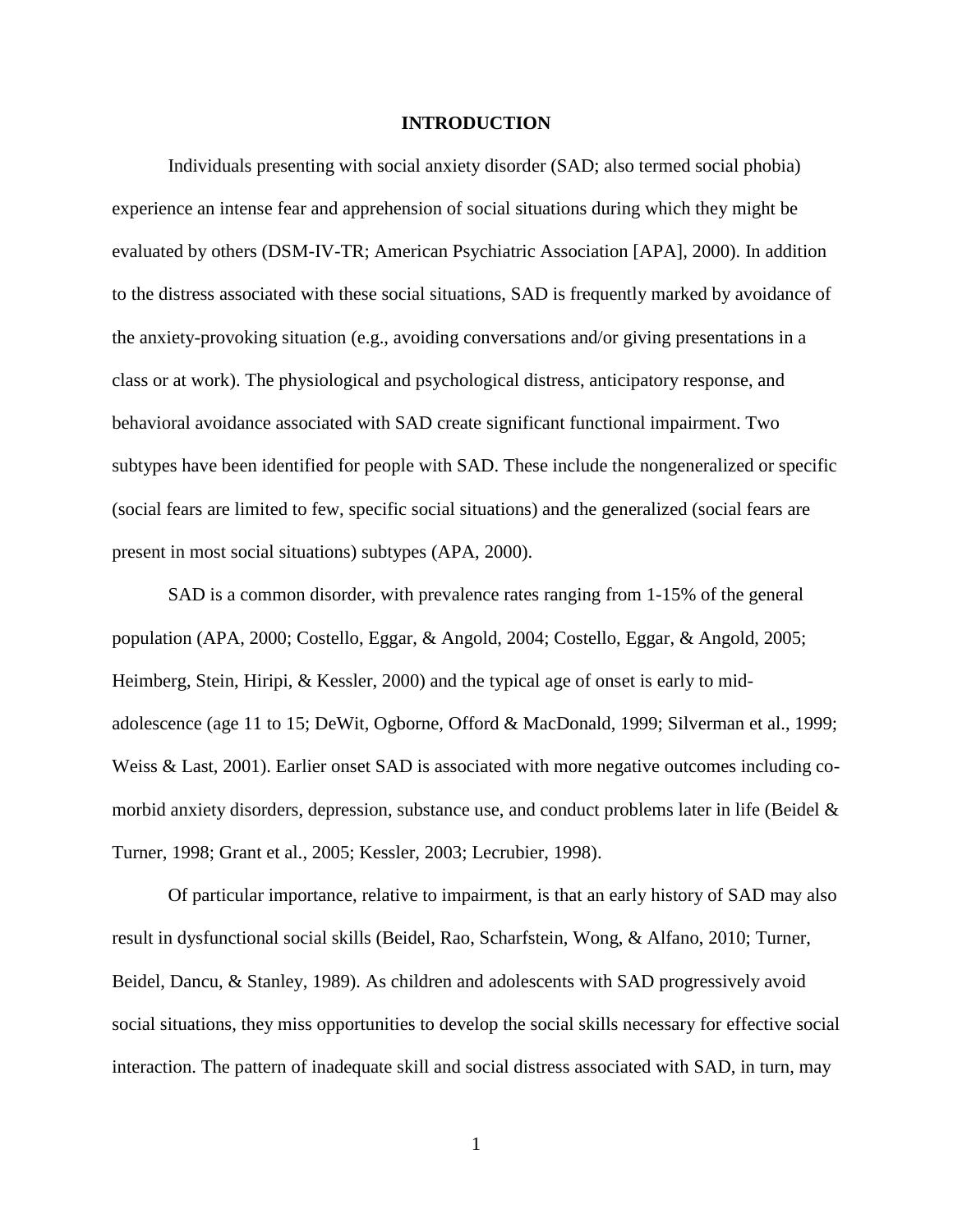result in additional negative effects (e.g., co-morbid anxiety disorders, depression, substance abuse, and behavioral problems), and create significantly more dysfunction (e.g., dropping out of school, turning down job offers, interpersonal relationship problems) with age (Clark, 1993; Costello et al., 2003; Lecrubier, 1998; Rao et al., 2007; Stein, Torgrud, & Walker, 2000).

In addition to its behavioral elements, cognitive aspects of SAD have received increased attention. According to cognitive theories, anxious individuals direct their attention *toward* threatening stimuli pertinent to their specific concerns (e.g., Beck, Emery, & Greenberg, 1985; Eysenck, 1997; Mogg & Bradley, 1998; Rapee & Heimberg, 1997; Williams, Watts, MacLeod, & Mathews, 1997). This attentional bias is theorized to be influential in the etiological and maintenance aspects of anxiety disorders, particularly SAD, and has therefore translated into research examining attentional biases toward symptom-specific stimuli associated with SAD.

There has been increasing interest in the role of attentional bias theory in SAD (e.g., Asmundson & Stein, 1994; Becker, Rinck, Margraf, & Roth, 2001; Bradley, Mogg, & Millar, 1999). Yet some research suggests that socially anxious individuals ultimately *avoid*, rather than selectively attend to, external socially threatening stimuli (Chen, Ehlers, Clark & Mansell, 2002; Clark & Wells, 1995; Gamble & Rapee, 2010; Garner, Mogg, & Bradley, 2006; Mansell, Clark, Ehlers, & Chen, 1999). Furthermore, other studies suggest there is little or no relationship and results have varied depending on contextual factors (Bradley et al., 1997; Mansell, Ehlers, Clark, & Chen, 2002; Pineles & Mineka, 2005).

Support for the existence of attentional biases in socially anxious participants has been found using a variety of measurement methods. Examples of these include heightened activation of the anterior cingulate cortex while viewing socially evaluative faces (Amir et al., 2005), elevated duration of eye-gaze toward faces with emotional valence as measured by infrared eye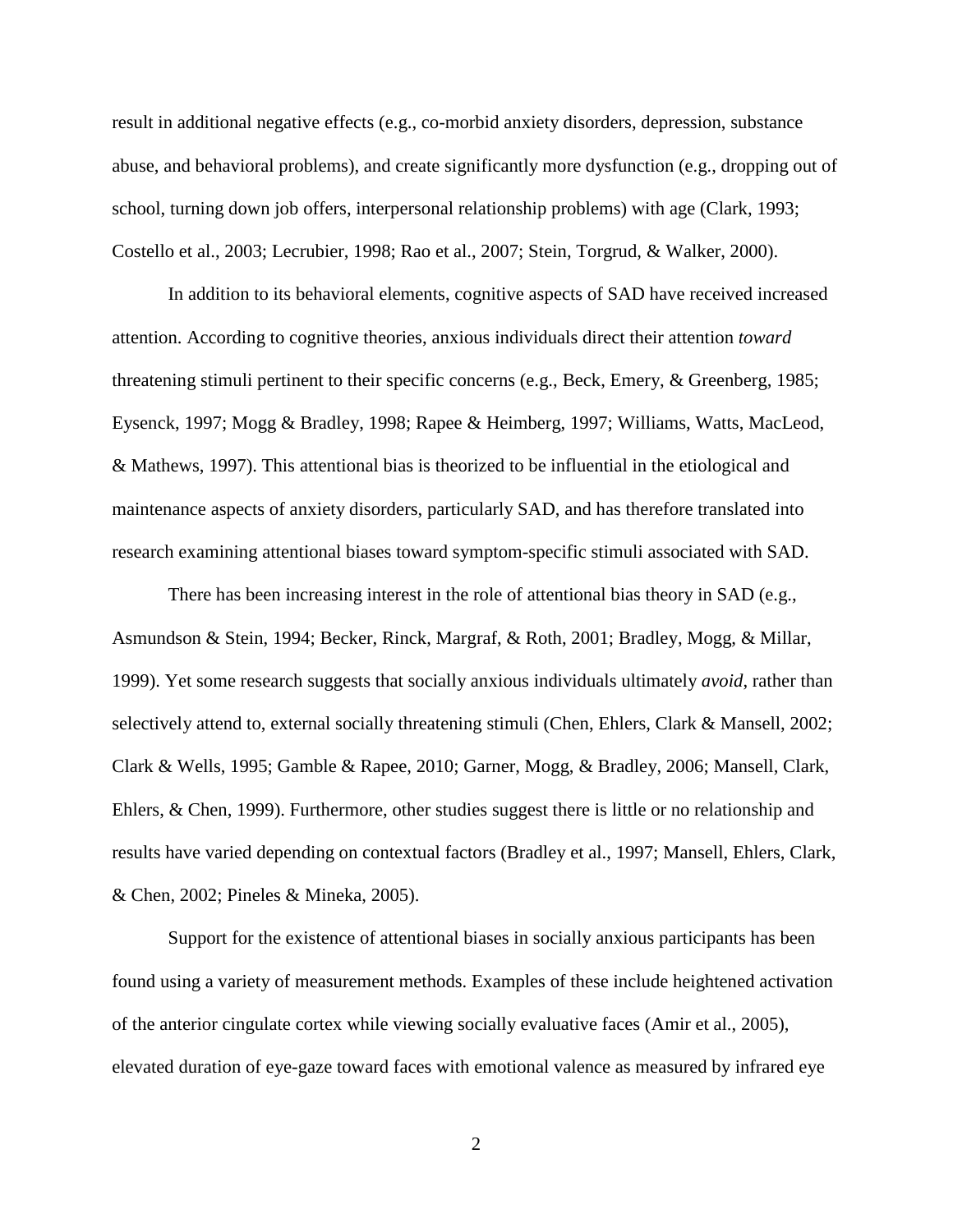tracking systems (Bradley, Mogg, & Millar, 1999), and biased responding toward socially threatening/related words during modified Stroop (1935) Color-Naming Tasks (Becker, Rinck, Margraf, & Roth, 2001; Holle, Neely, & Heimberg, 1997; Hope, Rapee, Heimberg, & Dombeck, 1990; Maidenberg, Chen, Craske, Bohn, & Bystritsky, 1996; Mattia, Heimberg, & Hope, 1993; McNeil et al., 1995; Spector, Pecknold, & Libman, 2003). Computerized dot-probe paradigms (MacLeod, Mathews, & Tata, 1986) have also been used to measure attentional biases in this population. Briefly, this paradigm includes the short presentation (typically 500ms) of two stimuli (e.g., neutral/threatening words or pictures). Upon the disappearance of the stimuli, a dot (also referred to as a probe) appears in the place of one of the stimuli. Conceptually, a participant is biased toward attending to a particular stimulus type (e.g., a picture of a socially-threatening face) if he or she recognizes the presence of the dot with increased speed and accuracy when it takes the place of that particular stimulus type. Based on the use of this paradigm, attentional biases in socially anxious samples have been observed toward socially-threatening words (Amir, Elias, Klumpp, & Przeworski, 2003; Asmundson & Stein, 1994; Ononaiye, Turpin, & Reidy, 2007) and later pictures of socially-threatening faces (Mogg & Bradley, 2002; Mogg, Philippot, & Bradley, 2004; Pishyar, Harris, & Menzies, 2004; Sposari & Rapee, 2007), as single words are unlikely to be the source of threat while participants with SAD engage in social situations (Bradley et al., 1997).

Researchers also have examined the manipulability of attentional biases. For example, some investigations have observed decreases in the severity of attentional biases following cognitive behavioral therapy (Calamaras, Tone, & Anderson, 2012; Mattia et al., 1993; Pishyar, Harris, & Menzies, 2008; Price, Tone, & Anderson, 2011). The potential malleability of attentional biases prompted the designing of specific attention training paradigms for participants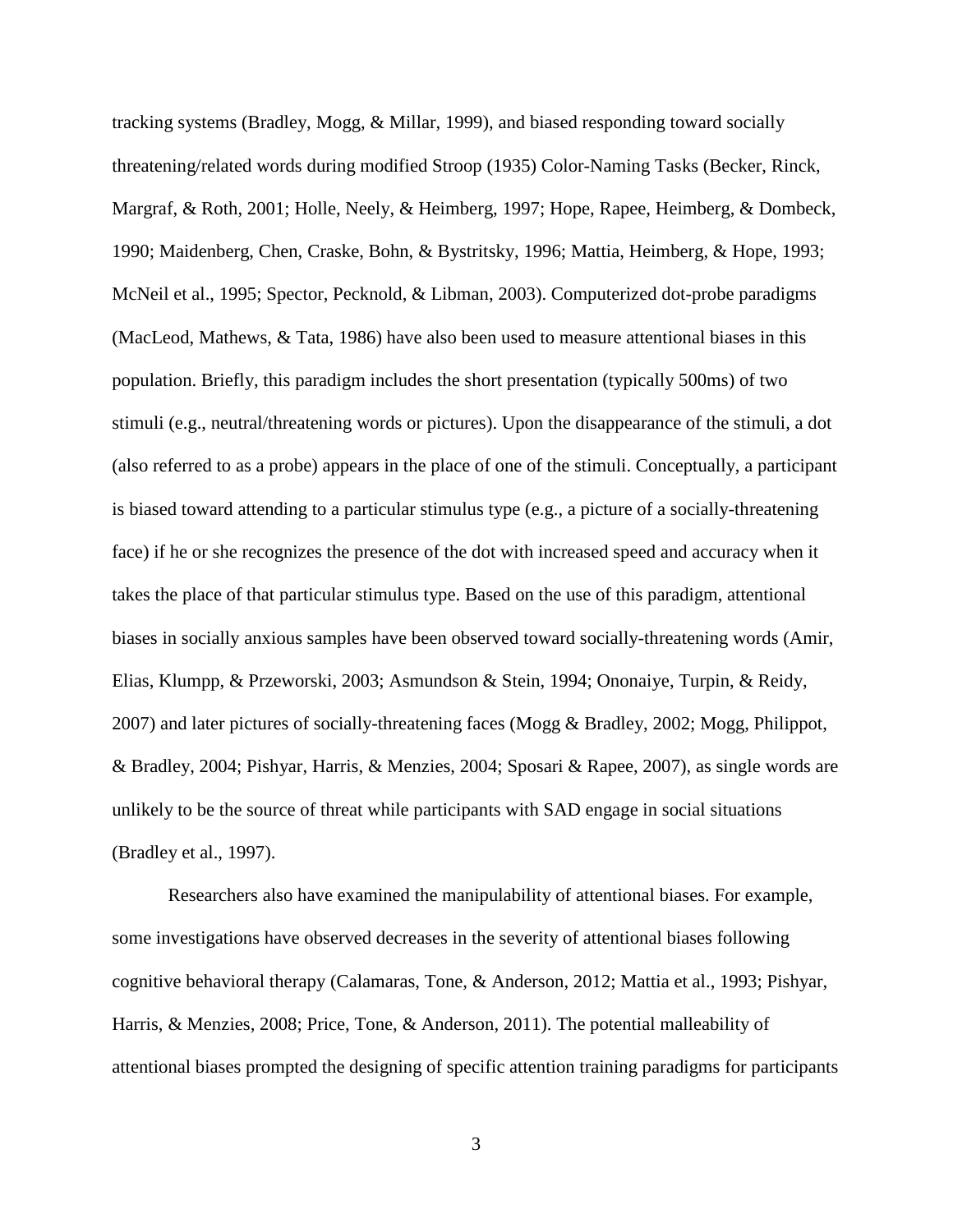with social anxiety. Studies examining the utility of attention training (also attention bias modification) treatments in people with SAD are emerging. Two initial randomized control trials (RCTs) used an identical eight-session attention training protocol (i.e., Amir et al., 2009 and Schmidt, Richey, Buckner, & Timpano, 2009), and both concluded that treatment gains were observed in the treatment condition above and beyond that of a placebo control. However, in one trial, significant between-group differences were not observed at post-treatment for clinician- and self-report measures (Schmidt et al., 2009).

Infrequently discussed, but nonetheless important caveats also exist regarding the extent of clinically significant change observed in these investigations. Specifically, although statistical differences in self- and clinician-reported social anxiety were observed between the treatment conditions, at post-treatment average scores on these measures still fell far above the scores delineating the clinical range for SAD, as recommended by prior literature. For example, average post-treatment scores on the Social Phobia and Anxiety Inventory (SPAI; Turner, Beidel, & Dancu, 1996) were 99.1 (Amir et al., 2009) and 92.47 (Schmidt et al., 2009), exceeding established cut-off scores of 60 for probable SAD. Despite self-reported social anxiety, large percentages of treated participants no longer met diagnostic criteria for SAD (50% and 72% for Amir et al. (2009) and Schmidt et al. (2009), respectively). Moreover, neither investigation attempted to examine changes in participants' social behavior during social interactions, previously identified as a common deficit in patients with SAD and a considerable feature of the disorder (Beidel et al., 2010; Turner et al., 1989). Since the time of the initial publication, subsequent RCTs have failed to replicate the initial positive outcome (Boettcher, Berger, & Renneberg, 2011; Carlbring et al., 2012; Heeren, Reese, McNally, & Philippot, 2012; Neubauer et al., 2012) whether delivered in person or over the internet.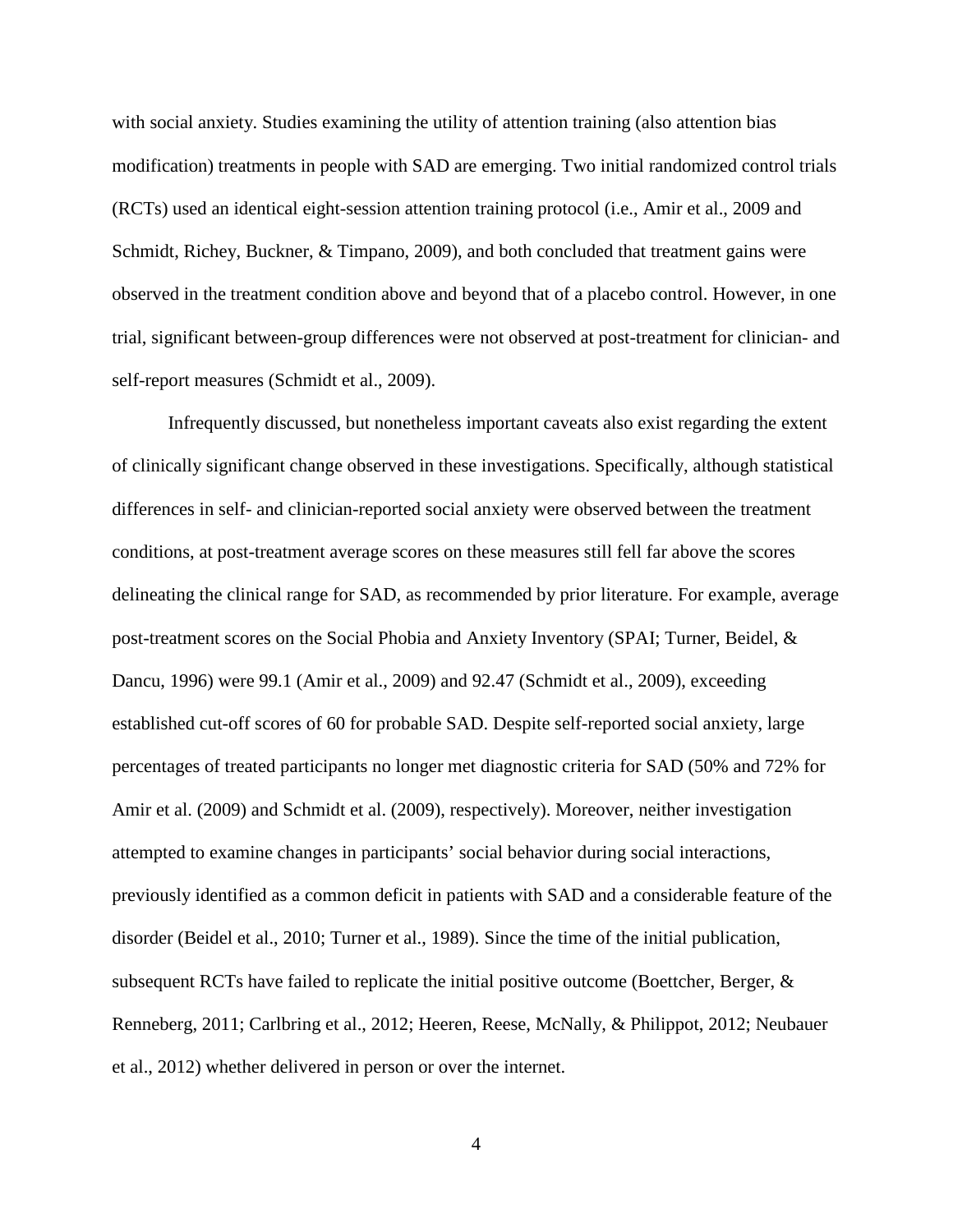To date, no study has replicated carefully the methodology of the initial investigations (Amir et al., 2009; Schmidt et al., 2009) while conducting a multimodal assessment of patient functioning (e.g., including behavioral assessment of patient functioning in addition to reports of social anxiety). Expanding the assessment strategy will allow examination of changes in social behavior and provide further elucidation of the clinically significant utility of this treatment. The specific hypotheses are as follows: 1) at post-treatment the percent of participants meeting diagnostic criteria for SAD in the treatment condition will be significantly lower than the percent meeting criteria in the placebo condition, 2) at post-treatment the mean SPAI score for the treatment condition will be significantly lower than that of the control condition, and 3) at posttreatment participants in the treatment condition will show significant improvement in social behavior during in-vivo social interactions, as reflected by increases in duration of eye-contact and time speaking as well as decreases in self-reported anxiety, relative to the control condition.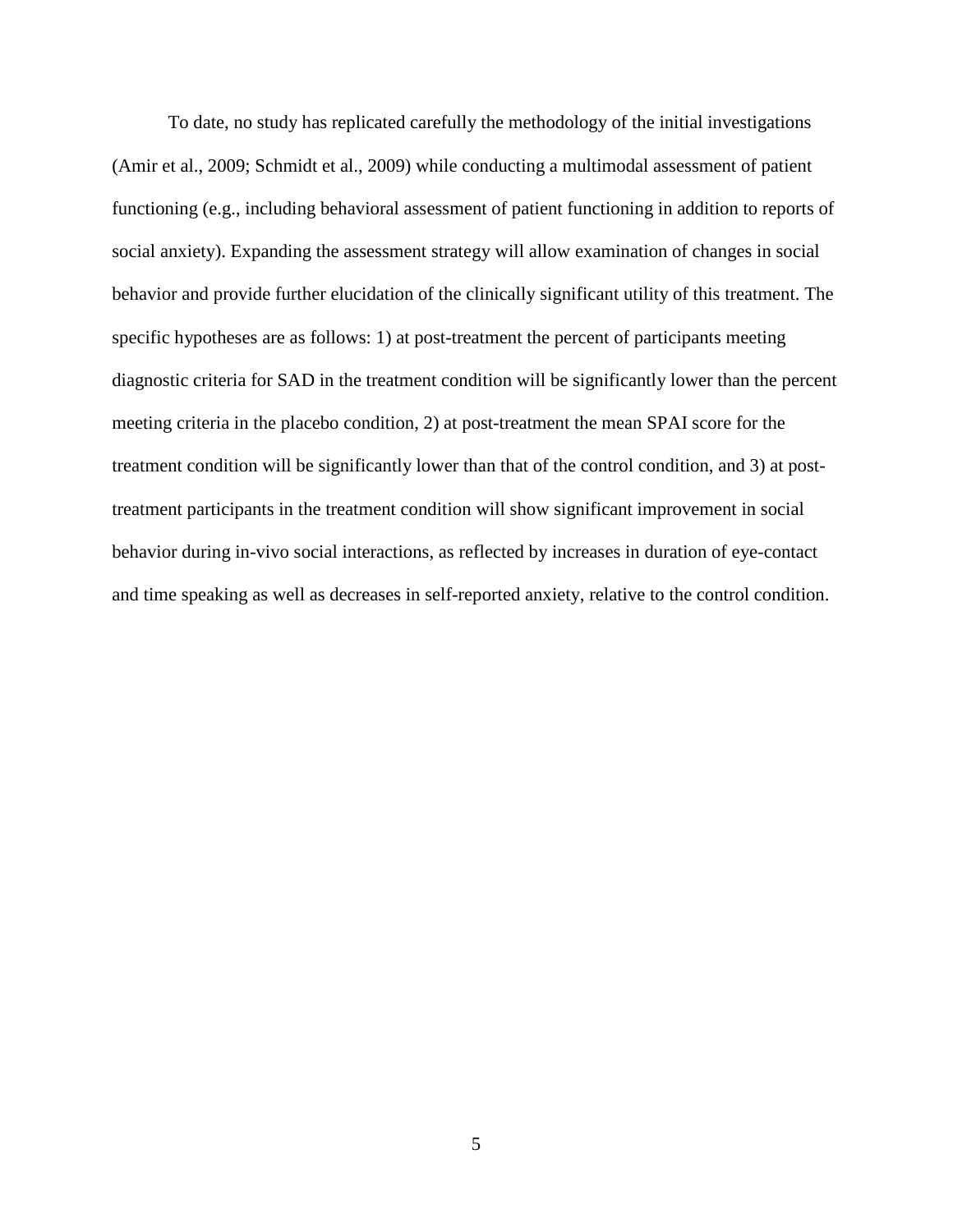#### **METHOD**

### <span id="page-16-1"></span><span id="page-16-0"></span>**Procedure**

Following informed consent, participants were assessed via a clinician administered diagnostic interview, self- and clinician-report measures, and a behavioral assessment of social skills at our Anxiety Disorders Clinic in the Southeastern United States. As in previous investigations, participants were informed that they would be randomly assigned to one of two groups: one group would receive the anxiety treatment and the other group would participate in the non-treatment condition. Participants were informed that the purpose of the study would be to evaluate the usefulness of new computer-based treatments for anxiety. They were then randomly assigned to either the Attention Training (AT;  $n = 15$ ) or Attention Control (AC;  $n =$ 16) condition using a Microsoft Excel random number generator formula. Participants completed a total of eight, bi-weekly treatment sessions during which they were instructed to attempt to identify the letter probe (*E* or *F*) as rapidly as possible without sacrificing accuracy. Following the completion of eight sessions, participants completed the post-treatment assessment, which was identical to the pre-treatment assessment. All assessments and treatment sessions were administered by senior doctoral students in clinical psychology (the first and third authors). Both the clinicians and participants were blinded to treatment condition until the conclusion of the study.

#### <span id="page-16-2"></span>**Participants**

Participants were recruited via community advertisements targeting "shy adults". Participants completed a telephone screen, followed by an in-person diagnostic interview, selfand clinician-report measures, and a behavioral assessment. Participants who met DSM-IV-TR criteria for a primary diagnosis of generalized SAD were invited to participate in the study.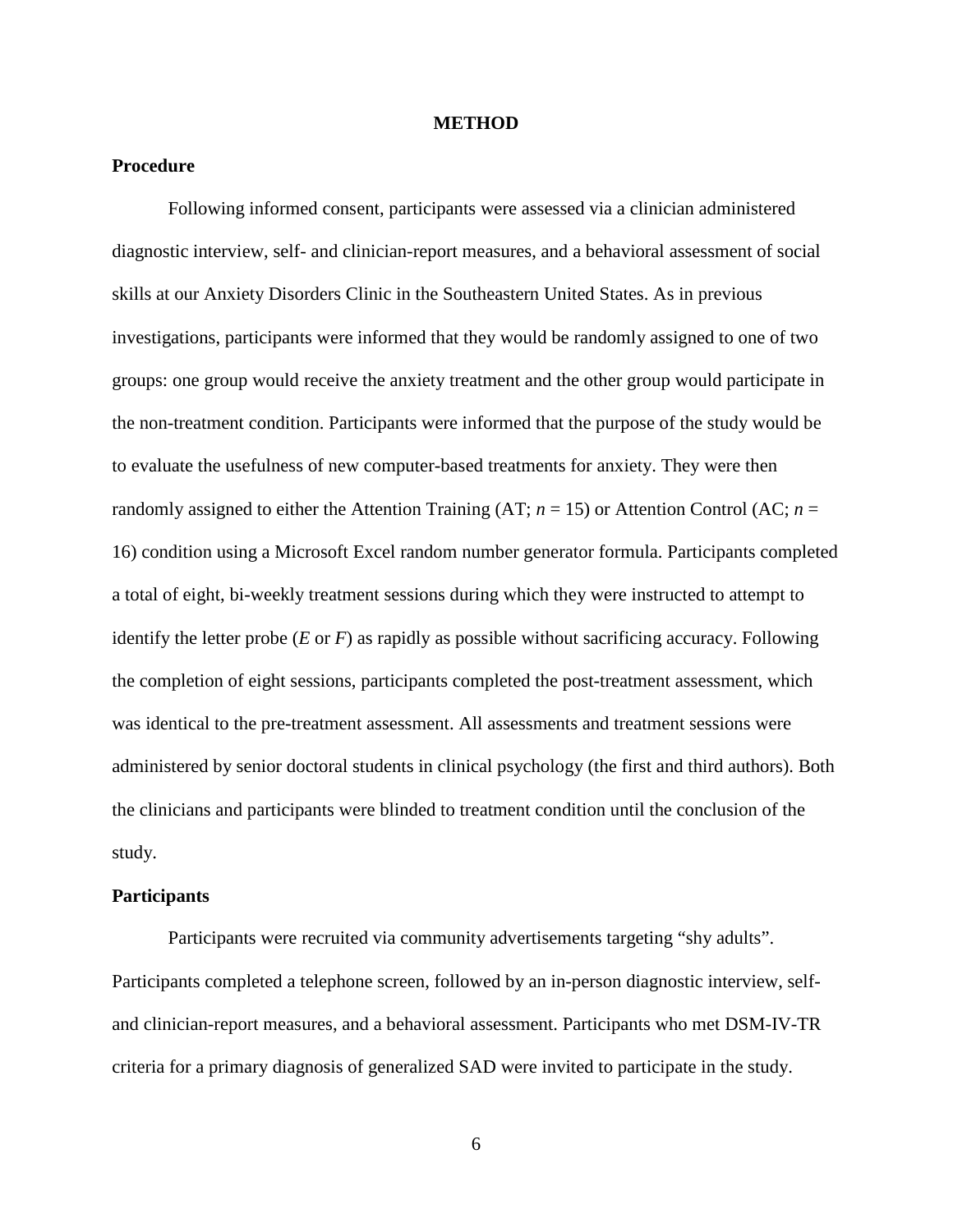Exclusionary criteria (from Amir et al., 2009 and Schmidt et al., 2009) included (a) evidence of severe depression or suicidal intent, (b) evidence of current substance abuse or dependence, (c) evidence of current or past schizophrenia, bipolar disorder, or organic mental disorder, (d) any concurrent psychotherapy, (e) change in pharmacological treatments during the 12 weeks prior to study entry, and (f) cognitive–behavioral therapy within the previous 6 months.

A total of 31 adults participated in the study. Participants in the AT condition ranged from 18 to 45 years of age ( $M = 24.20$ ,  $SD = 7.99$ ) and those in the AC condition ranged from 18 to 44 years of age  $(M = 24.44, SD = 6.96)$ . The two groups did not differ significantly in age,  $F(1,29) = .008$ ,  $p = .930$ ,  $\eta_p^2 = .000$ . There were slightly more males (62.5%) than females (37.5%) in the AC condition, whereas the opposite was true in the AT condition (46.7% and 53.3%, respectively) but the difference was not statistically significant,  $\chi^2(1, 31) = .784$ ,  $p = .376$ ,  $\Phi$  = .159. Similarly, there were no group differences in race/ethnicity,  $\chi^2(4, 31) = 2.372$ ,  $p = .668$ ,  $\Phi$  = .277. The AT condition was comprised mostly of Caucasians (53.3%), but also included Hispanic/Latino (26.7%), Asian/Asian Indian (13.3%), and African American (6.7%) participants. Caucasians (56.2%) made up the majority of the AC condition, which also included Asian/Asian Indian (18.8%), Hispanic/Latino (18.8%), and Biracial (6.3%) participants. There were co-morbid diagnoses within both conditions. Specifically, 33.3% of the AT condition and 18.8% of the AC condition met criteria for a secondary diagnosis, although this difference was not statistically significant,  $\chi^2(6, 31) = 8.368$ ,  $p = .212$ ,  $\Phi = .520$ . Co-morbid diagnoses in the AT condition included major depressive disorder (in partial remission; 6.7%), dysthymic disorder (6.7%), panic disorder without agoraphobia (6.7%), and specific phobia (13.3%). Co-morbid diagnoses in the AC condition included major depressive disorder (in either partial or full remission; 18.8%). See Table 1 for participant demographics.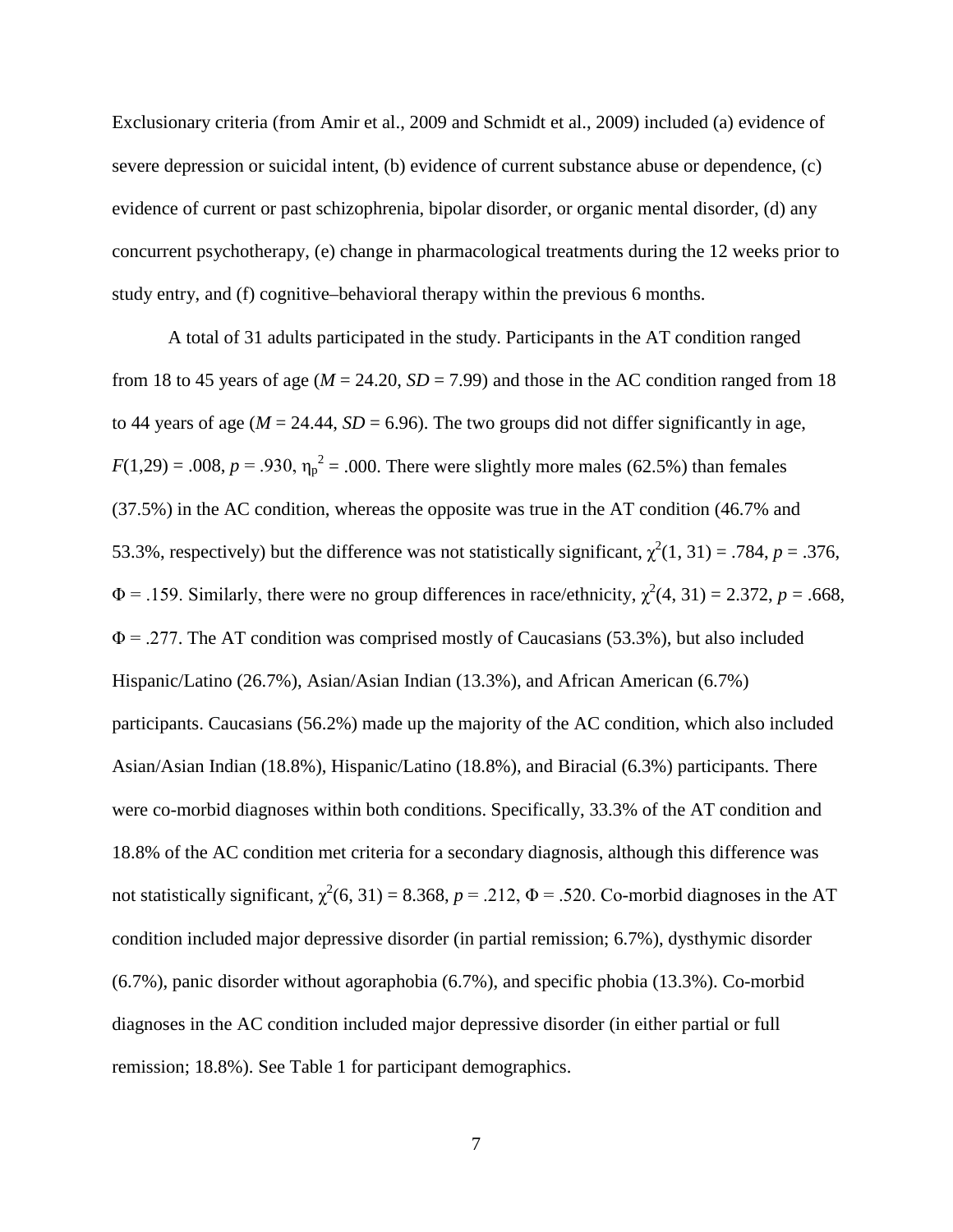<span id="page-18-3"></span>Table 1 **Demographics** 

| - 0- T                             |                    |                    |
|------------------------------------|--------------------|--------------------|
|                                    | AT                 | AC                 |
|                                    | $(n = 15)$         | $(n = 16)$         |
|                                    | M(SD)              | M(SD)              |
| Age                                | 24.20 (7.99)       | 24.44 (6.96)       |
|                                    | $n\left(\%\right)$ | $n\left(\%\right)$ |
| <b>Sex</b>                         |                    |                    |
| Male                               | 7(46.7)            | 10(62.5)           |
| Female                             | 8 (53.36)          | 6(37.5)            |
| Race                               |                    |                    |
| African American                   | 1(6.7)             | 0(0.0)             |
| Asian/Asian Indian                 | 2(13.3)            | 3(18.8)            |
| Caucasian                          | 8(53.3)            | 9(56.2)            |
| Latino/a                           | 4(26.7)            | 3(18.8)            |
| <b>Biracial</b>                    | 0(0.0)             | 1(6.2)             |
| <b>Comorbid Diagnoses</b>          |                    |                    |
| Major Depressive Disorder          | 1(6.7)             | 3(18.8)            |
| Dysthymia                          | 1(6.7)             | 0(0.0)             |
| Specific Phobia                    | 2(13.3)            | 0(0.0)             |
| Panic Disorder without Agoraphobia | 1(6.7)             | 0(0.0)             |

*Note.* All patients with major depressive disorder were in either partial or full remission.

#### <span id="page-18-0"></span>**Assessment**

#### <span id="page-18-2"></span><span id="page-18-1"></span>**Diagnosis and Severity**

**Diagnostic interview.** The Anxiety Disorders Interview Schedule (ADIS; Brown,

Dinardo, & Barlow, 1994) was used to assess for DSM-IV-TR Axis-I diagnoses. The ADIS was administered by trained doctoral student clinicians who demonstrated both aptitude and interrater reliability in performance prior to the start of the study. Training to proficiency followed similar methods used by Schmidt and colleagues (2009; reviewing ADIS training tapes, observing taped ADIS administration, observing live ADIS administration, and conducting ADIS interviews with a trained interviewer) to facilitate an accurate replication. Diagnoses were determined during weekly clinical meetings under the direction of a licensed clinical psychologist (the second author). Twenty percent of all diagnostic interviews conducted during the study were audiorecorded and rated by a blinded clinician to establish inter-rater reliability, which was excellent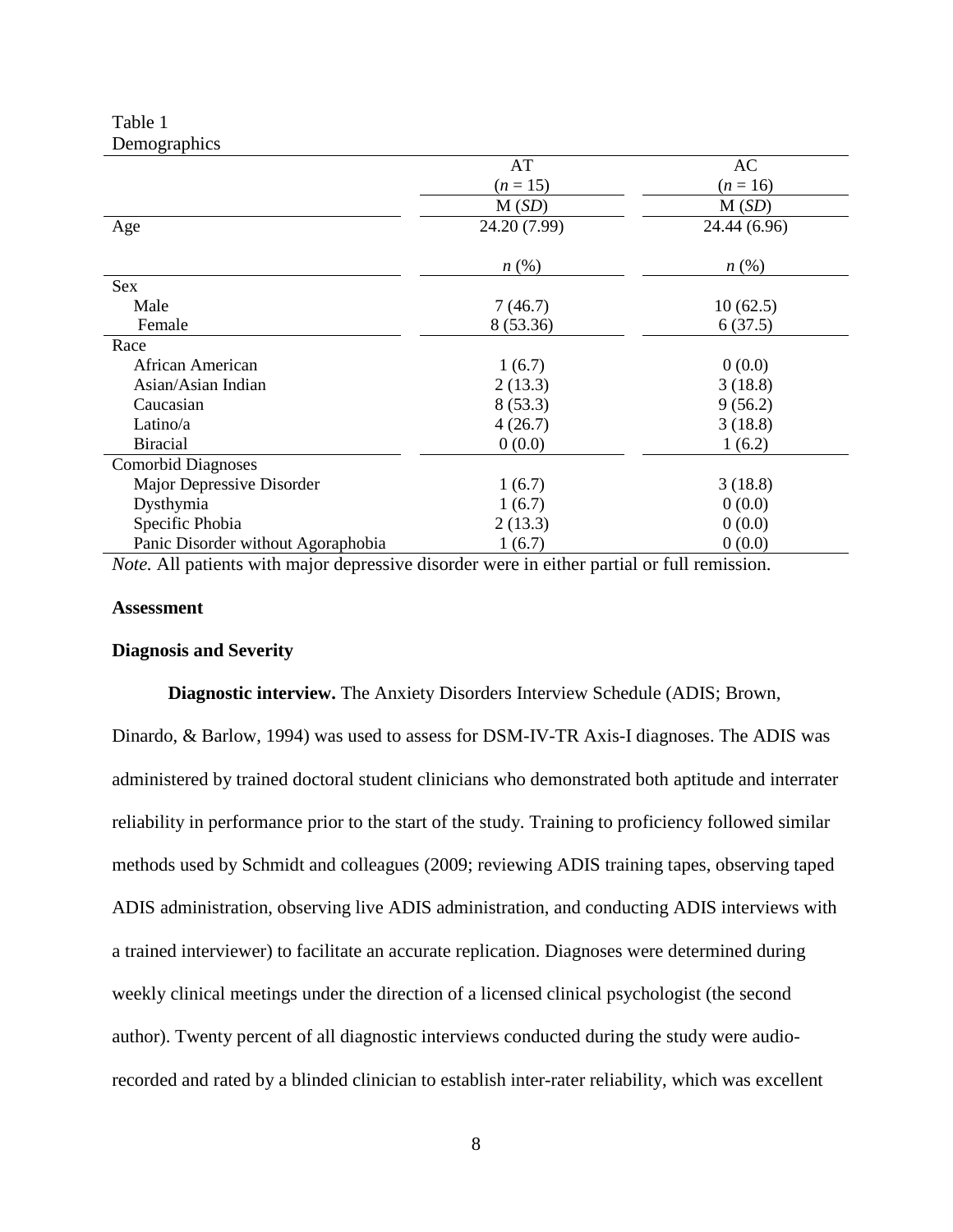$(\kappa = 1.0)$ .

<span id="page-19-0"></span>**Clinician-rated measures.** The Clinical Global Impressions (CGI; Guy, 1976) Severity of Illness and Improvement Scales are rated on an 8-point Likert-type rating scale (rated 0 to 7; *not at all ill/very much improved* to *among the most extremely ill patients/very much worse*). The CGI-Severity scale reflects the severity of the patient's condition and the CGI-Improvement scale reflects the degree to which the patient improved from pre- to post- treatment, based on the perception of the clinician. Participants with scores of either two or one (*much improved* or *very much improved* respectively) on the CGI-Improvement at post-treatment were classified as treatment responders.

The Behavioral Avoidance Rating Scale (BARS; Beidel et al., 2007) is a 7-point Likerttype scale (rated 0 to 6; *no avoidance* to *complete avoidance*) developed by the second author and reflects the degree to which the patient avoids social situations. Twenty percent of all clinician-rated measures were rated by a blinded clinician to establish inter-rater reliability, which was adequate for the CGI severity (ICC = .91), CGI-Improvement (ICC = 1.00), and BARS (ICC = .79).

#### <span id="page-19-1"></span>**Social Anxiety**

<span id="page-19-2"></span>Clinician-rated measure. The Brief Social Phobia Scale (BSPS; Davidson et al., 1991) is an 11-item clinician-administered measure comprised of seven social situations and four physiological symptoms (i.e., blushing, palpitations, trembling, sweating) commonly experienced by individuals with SAD. Clinicians rate the patient's fear and avoidance relative to the social situations along with the severity of their physiological symptoms using a 5-point Likert-type rating scale (rated 0 to 4; *none* to *extreme*). Inter-rater reliability was adequate for the BSPS (ICC =  $.88$ ).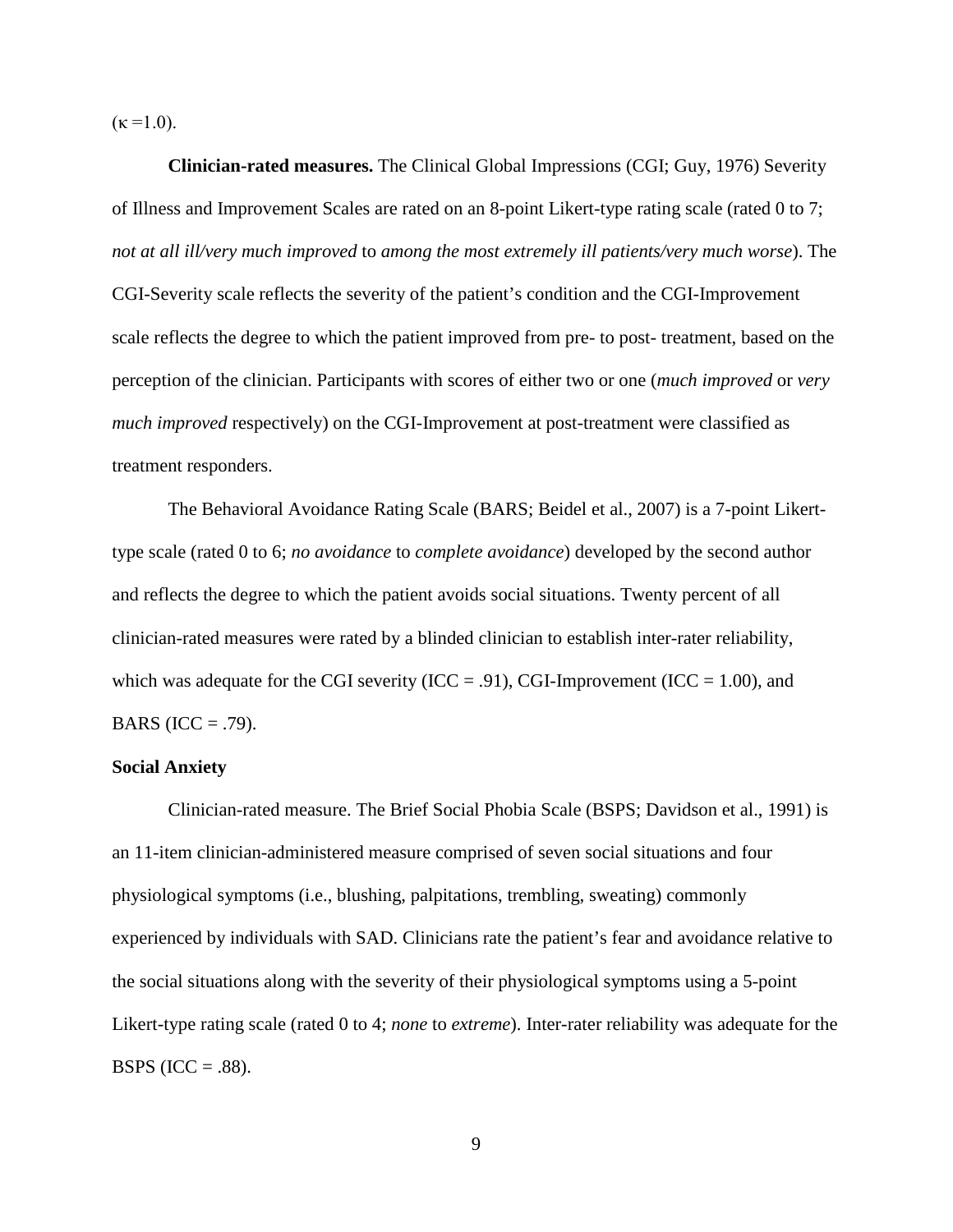<span id="page-20-0"></span>**Self-report measures.** The Social Phobia and Anxiety Inventory (SPAI; Turner et al., 1989; Turner, Beidel, & Dancu, 1996) is an empirically derived self-report measure that includes 45 items rated on a 7-point Likert-type scale (rated 0 to 6; *never* to *always*) reflecting the frequency of the rater's experiences. The SPAI provides both a Social Phobia and Agoraphobia subscale, and a difference score of the two which indicates a more pure measure of SAD, and which was used as the primary outcome measure of the current investigation. The SPAI has demonstrated good psychometric properties (Beidel, Turner, et al., 1989; Bunnell, Joseph, & Beidel, 2012; Turner, Beidel, et al., 1989). The internal consistency was adequate for the SPAI (Cronbach's  $\alpha$  = .97) in the current sample.

The Liebowitz Social Anxiety Scale-Self Report (LSAS-SR; Liebowitz, 1987) is a 24 item self-report measure that assesses both fear (rated 0 to 3; *none* to *severe*) and avoidance (rated 0 to 3; *never* to *usually*) of social interaction and performance situations. The LSAS-SR has demonstrated good psychometric properties (Baker, Heinrichs, Kim, & Hofmann, 2002; Fresco et al., 2001) and scores are comparable to those of the clinician-rated version (Fresco et al., 2001). The internal consistency was adequate for the LSAS-SR (Cronbach's  $\alpha$  = .89) in the current sample.

#### <span id="page-20-1"></span>**Depression**

The Beck Depression Inventory–II (BDI-II; Beck, Steer, & Brown, 1996) is a self-report measure of depressive symptoms with 21 items which are rated on Likert-type scale (rated 0 to 3). The BDI-II has demonstrated good psychometric properties (Dozois, Dobson, & Ahnberg, 1998). The internal consistency was adequate for the BDI-II (Cronbach's  $\alpha$  = .91) in the current sample.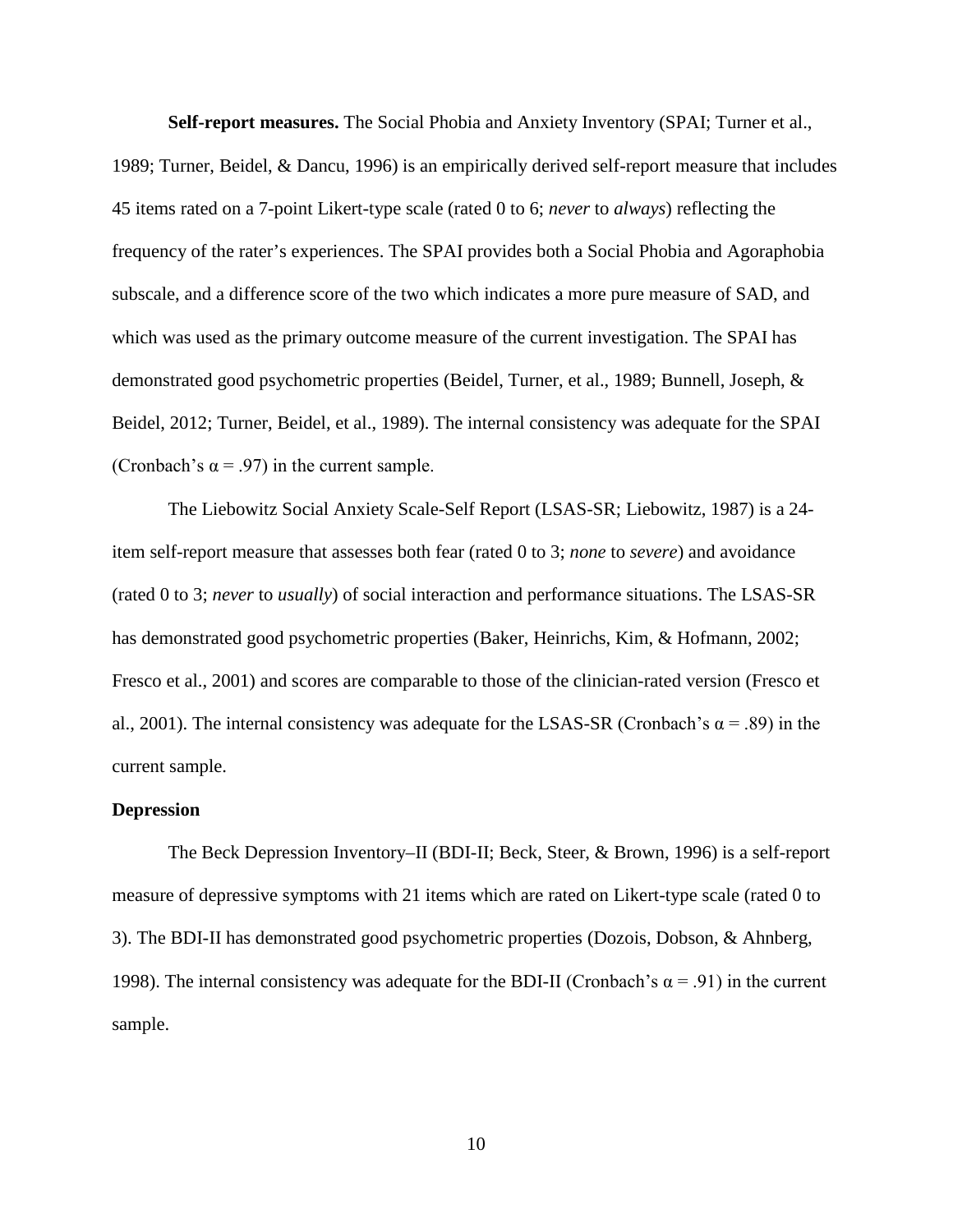#### <span id="page-21-0"></span>**Behavioral Assessment of Social Anxiety and Behavior**

A behavioral assessment was used to assess social behaviors and anxiety at pre- and posttreatment. The two in-vivo social interaction tasks included an adapted Unstructured Conversation Task (UCT; Turner, Beidel, Cooley, & Woody, 1994) and an Impromptu Speech Task (IST; Beidel et al., 2010). Each participant rated their level of anxiety immediately following each task using a 9-point Likert-type rating scale (0 to 8; *no distress* to *extreme distress*). Behavioral assessments were video and audio recorded and behaviors were coded by independent raters (blinded to treatment condition and time of assessment) using the Noldus Observer XT (Version 10.1; Noldus Information Technology, 2010). Briefly, the Noldus Observer XT software allows for the coding of behaviors at various playback speeds with exact precision (in hundredths of seconds). The Observer XT provides an output with the duration and frequency of each behavior, which can then be used for statistical analyses and comparisons.

<span id="page-21-1"></span>**UCT.** The UCT involved a 5-minute social interaction during which participants were given one of two scenarios, which was randomly selected at pre-treatment. The unused scenario was given during the post-treatment UCT. The two scenarios were a) moving into a new house and meeting a new neighbor and b) meeting someone at a dinner party. Participants were instructed to "get to know [the confederate] by having a conversation with him/her". In these unstructured tasks, confederates were trained to respond to the participant in a pleasantly neutral manner without leading the conversation, and the sex of the confederate was randomized for each assessment. Social behaviors were coded using the Noldus Observer XT as the total duration (in seconds) of each participant's eye/facial gaze and time spent speaking during the UCT. Additionally, the participants' self-reported anxiety during the task was recorded using the 9-point Likert-type scale described above.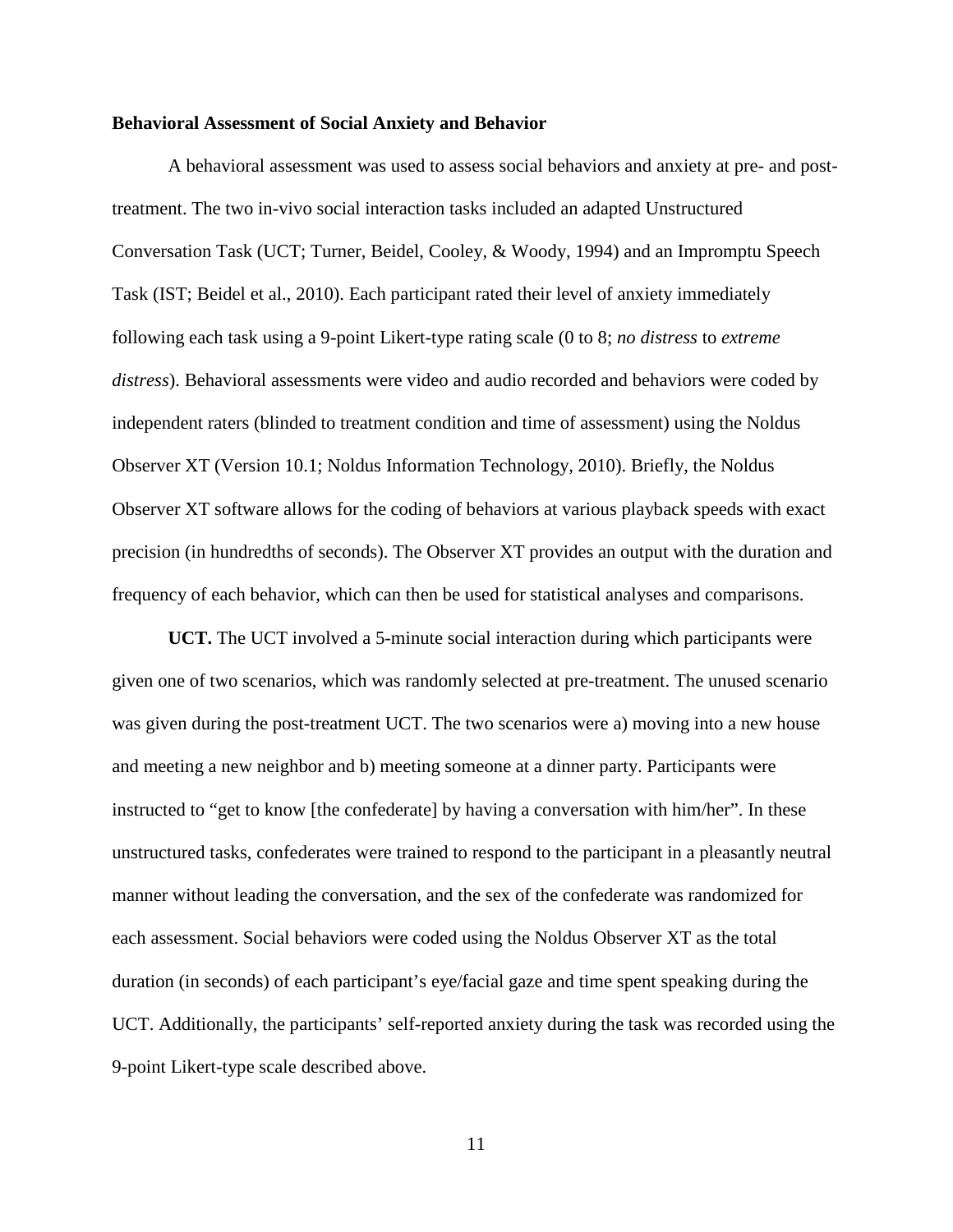<span id="page-22-0"></span>**IST***.* The IST required participants to prepare a 10-minute speech and deliver it to an audience of five confederates. Participants were given three minutes to prepare the speech using a maximum of three out of five topics provided by the experimenter. Participants were allowed to terminate the speech after three minutes by holding up a "stop card", if the distress from speaking became too great. Social behaviors were coded, using the Noldus Observer XT, as the total duration (in seconds) of each participant's time spent speaking, eye/facial gaze, and time before requesting to end the task during the IST. Escape behavior (i.e., requesting to end the task early) was also coded. Additionally, the participants' self-reported anxiety during the task was recorded using the 9-point Likert-type scale described above.

#### <span id="page-22-1"></span>**Treatment Credibility**

Three questions regarding treatment credibility (adapted from Borkovec & Nau, 1972) were administered following the second treatment session. These measures assessed confidence in treatment, perception of logicalness of treatment, and confidence in recommending the treatment to a friend. Responses were rated on a 3-point Likert-type scale (0 to 3; n*ot at all* to v*ery much*).

#### <span id="page-22-2"></span>**Treatment**

<span id="page-22-3"></span>**Materials.** Faces used for the treatment program were selected from a standardized set of emotional expressions (Matsumoto & Ekman, 1989). The set includes pictures of faces of eight individuals (four men and four women) displaying neutral and negative/threatening (i.e., disgust) expressions. Pictures were centered horizontally 17.5 cm from the left edge of the screen and 3.0 cm from the top of the screen, and there was a 1.5 cm gap between the bottom of the top image and the top of the bottom image. Pictures were presented against a static light grey background via LCD computer monitor. Trials were conducted using E-Prime Professional 2.0 (Psychology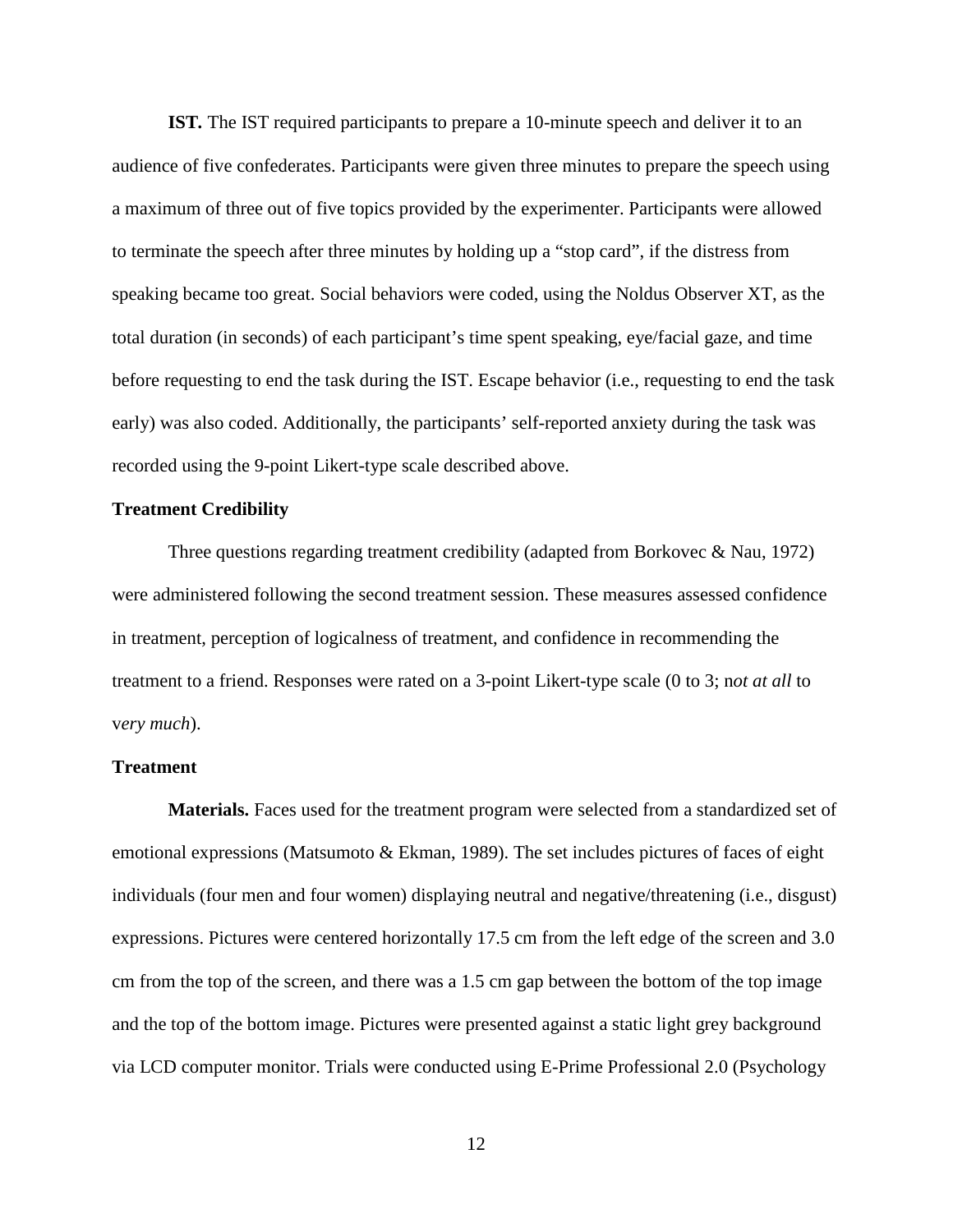Software Tools, Inc., Sharpsburg, PA). An independent research assistant created desktop links to each condition that were masked by ambiguous names (e.g., "Skinner" or "Jung") to blind clinicians and participants to treatment condition. These ambiguous names were entered next to the participants' names on a tracking sheet to ensure that their assigned treatment was administered.

<span id="page-23-0"></span>**Attention Training.** The attention training protocol mirrored that conducted by Amir et al. (2009) and Schmidt et al. (2009), who used a modified dot-probe paradigm originally designed by MacLeod et al. (1986). Each trial began with the presentation of a fixation cross ("+") in the center of the monitor for 500ms. Two faces of the same individual were then presented (one on top and one on bottom) for 500ms. Each pair of faces displayed one of two combinations of emotions (i.e., neutral and disgust, or neutral and neutral). Following this presentation, a probe (the letter *E* or *F*) replaced one of the two faces, and participants pressed the corresponding button (right or left) on the computer mouse to identify either a probe of *E* or *F*. A new trial began following the participants' response. During each session, participants observed a total of 160 trials, 128 (80%) of which included the presentation of the probe in place of a neutral face: 2 (disgust face position: top or bottom)  $\times$  2 (probe type: *E* or *F*)  $\times$  8 (person)  $\times$ 4 (repetition). The remaining 32 (20%) trials included only neutral faces: 2 (probe type: *E* or *F*)  $\times$ 2 (probe position: top or bottom)  $\times$  8 (person).

<span id="page-23-1"></span>**Attention Control.** The AC condition replicated the AT condition with the exception of the frequency in which the probe appeared in the place of neutral expressions rather than those of disgust. A total of 160 trials were conducted and included 64 trials (40%; neutral-disgust) where the probe replaced the disgust face, 64 trials (40%; neutral-disgust) where the probe replaced the neutral face, and 32 trials (20%) where only neutral faces were presented.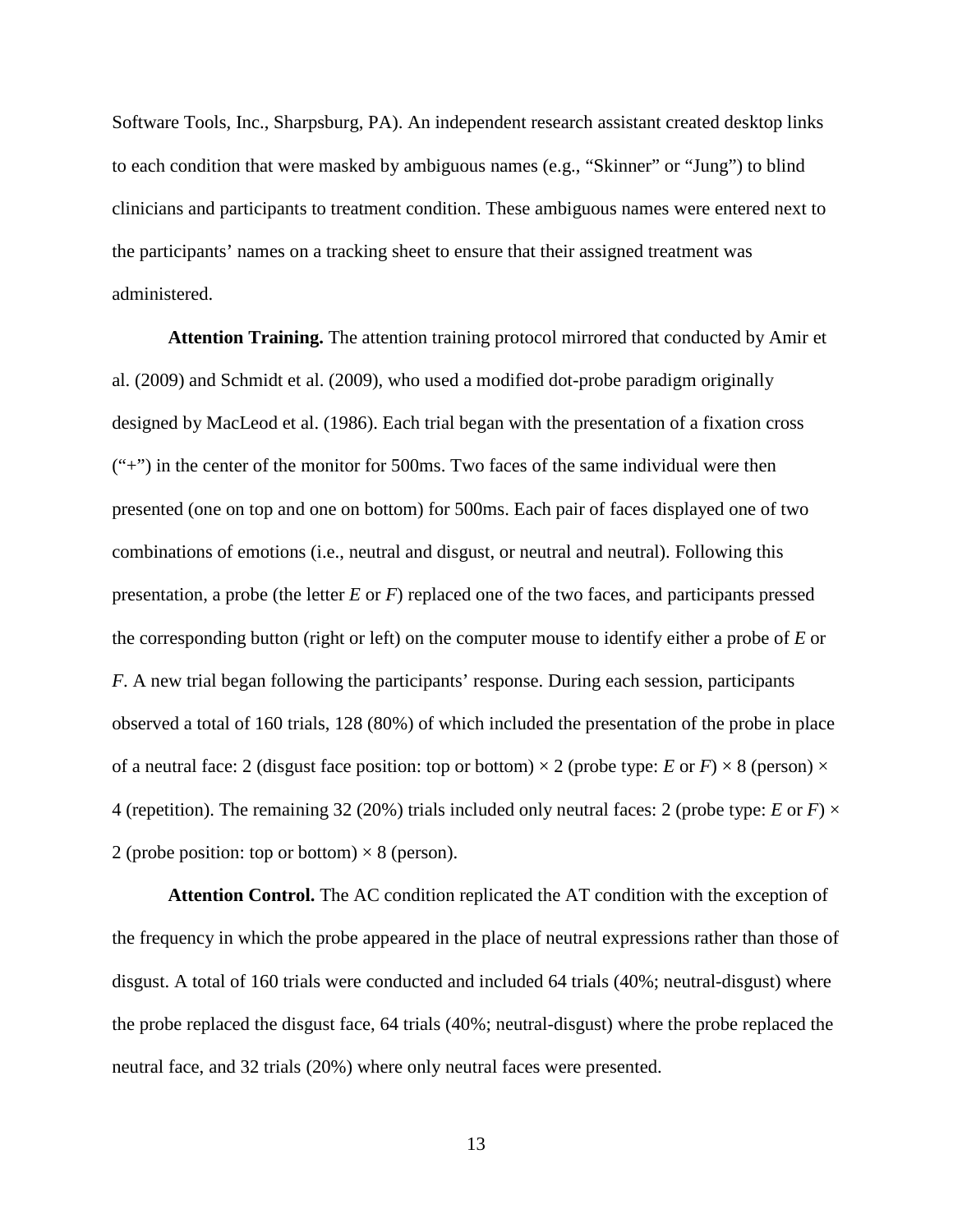#### **RESULTS**

#### <span id="page-24-1"></span><span id="page-24-0"></span>**Statistical Analyses**

Preliminary analyses indicated that participants in the two treatment conditions did not differ significantly on any outcome measure at pre-treatment. Post-treatment data were complete for all participants with the exception of behavioral data for one participant in the AT condition who completed all treatment sessions and post-treatment assessment measures but refused to participate in the behavioral assessment at post-treatment (See Figure 1). The intention-to-treat approach was used for this participant when analyzing post-treatment behavioral assessment data. Analysis of covariance (ANCOVA) was used to compare post-treatment scores while co-varying for pre-treatment scores, as recommended by Van Bruekelen (2006). Chi square and analysis of variance (ANOVA) were used to examine differences between groups for variables which were categorical (i.e., treatment responder status, escape during the speech task) or had no pretreatment scores (i.e., CGI-Improvement scores, treatment credibility). Means, standard deviations, and between-group effect sizes for outcome variables are displayed in Table 2.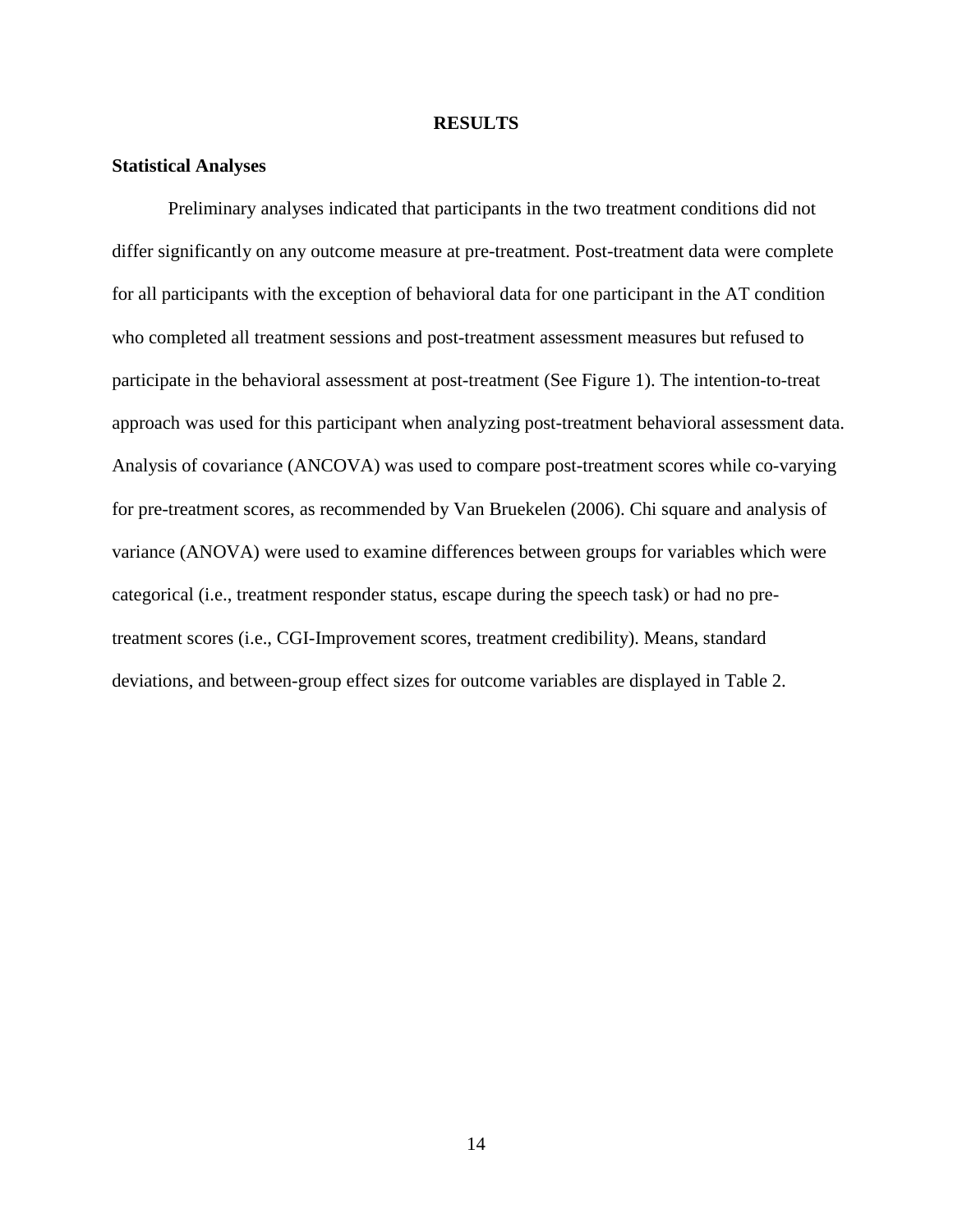

<span id="page-25-1"></span>Consort Diagram

### <span id="page-25-0"></span>**Diagnosis and Severity at Post-Treatment**

All participants met DSM-IV-TR diagnostic criteria for SAD at post-treatment. Scores on the CGI-Improvement scale were not significantly different between the two conditions, F(1,29)  $= .151$ ,  $p = .701$ ,  $np2 = .005$ . One participant in the AT condition (6.7%) was classified as a treatment responder (i.e., received a score of 1 or 2 on the CGI-Improvement scale) whereas no participants in the AC condition were classified as a responder, a difference that was not statistically significant,  $\chi^2(1, 31) = 1.102$ ,  $p = .294$ ,  $\Phi = .189$ . Consistently, participants in the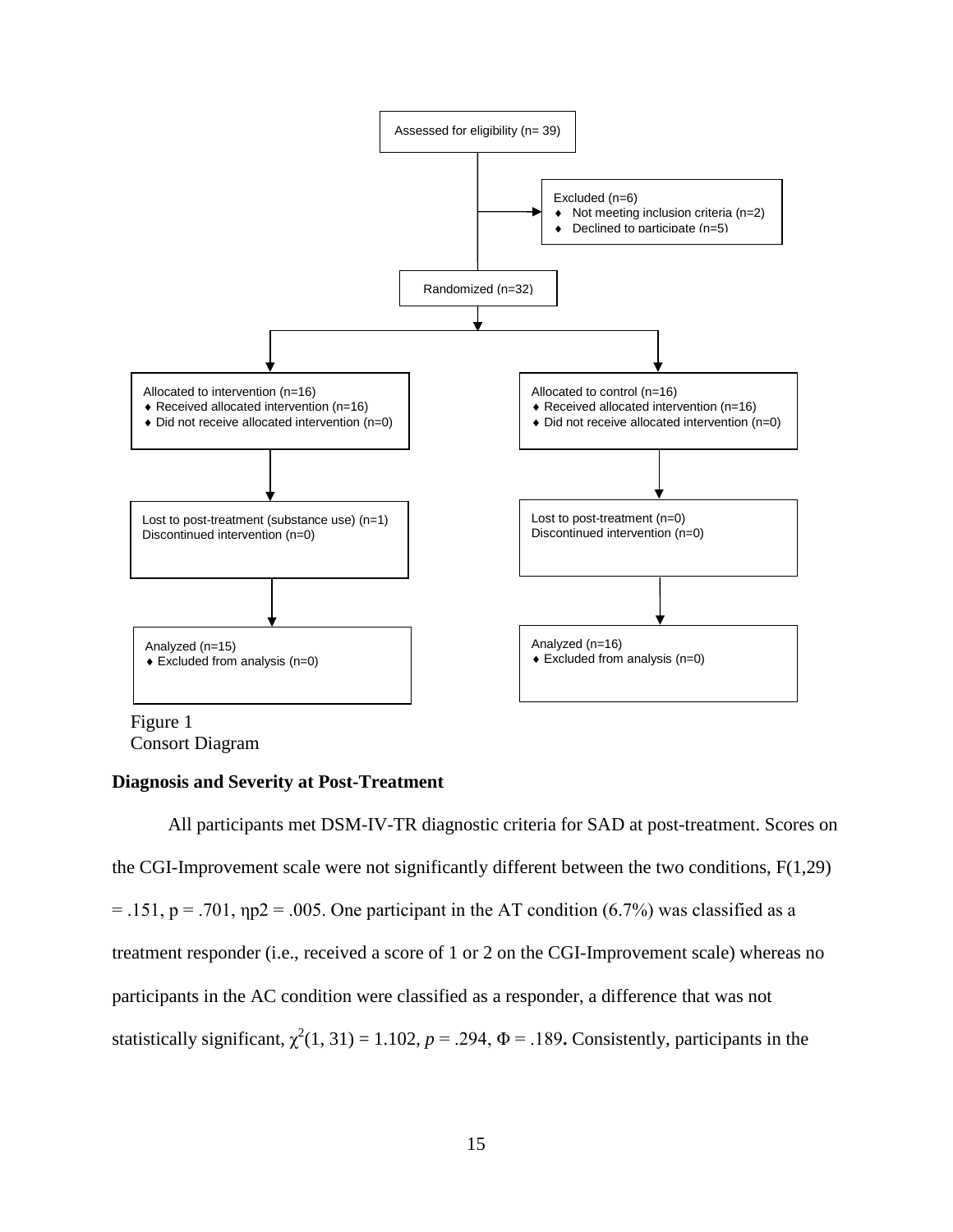two treatment conditions did not differ significantly at post-treatment on CGI-Severity scores,  $F(1,28) = .315$ ,  $p = .579$ ,  $\eta_p^2 = .011$ , or BARS ratings,  $F(1,28) = .127$ ,  $p = .724$ ,  $\eta_p^2 = .005$ . **Social Anxiety**

<span id="page-26-1"></span><span id="page-26-0"></span>**Clinician-rated measure.** Participants in the two treatment conditions did not differ significantly at post-treatment on BSPS scores,  $F(1,28) = .034$ ,  $p = .856$ ,  $np2 = .001$ .

<span id="page-26-2"></span>**Self-report measures.** Participants in the two treatment conditions did not differ significantly at post-treatment on SPAI,  $F(1,28) = .748$ ,  $p = .394$ ,  $\eta_p^2 = .026$ , or LSAS-SR scores,  $F(1,28) = 2.343, p = .138, \eta_p^2 = .080.$ 

#### <span id="page-26-3"></span>**Depression**

Participants in the two treatment conditions did not differ significantly at post-treatment on BDI-II scores,  $F(1,28) = .654$ ,  $p = .426$ ,  $np2 = .023$ .

#### <span id="page-26-4"></span>**Behavioral Assessment of Anxiety and Social Behavior**

<span id="page-26-5"></span>**Anxiety level during social interactions.** Participants in the two treatment conditions did not differ significantly at post-treatment on **s**elf-reported anxiety during the UCT, *F*(1,28)  $= .315, p = .579, \eta_p^2 = .011,$  or the IST,  $F(1,28) = .058, p = .812, \eta_p^2 = .002$ .

<span id="page-26-6"></span>**Social behaviors during social interactions.** For the *UCT*, there were no significant differences between treatment conditions on the percent of time making eye/facial gaze during the task,  $F(1,28) = 3.452$ ,  $p = .074$ ,  $\eta_p^2 = .110$ . The two conditions did differ significantly on the duration of time speaking during the task. Participants in the AT condition spoke significantly longer (55.25% of time in the task) than those in the AC condition (51.90%;  $d = .20$ ),  $F(1,28) =$ 4.454,  $p = .044$ ,  $\eta_p^2 = .137$ .

For the *IST*, participants in the two treatment conditions did not differ significantly at post-treatment on the percent of time making eye/facial gaze during the task,  $F(1,28) = 1.348$ , *p*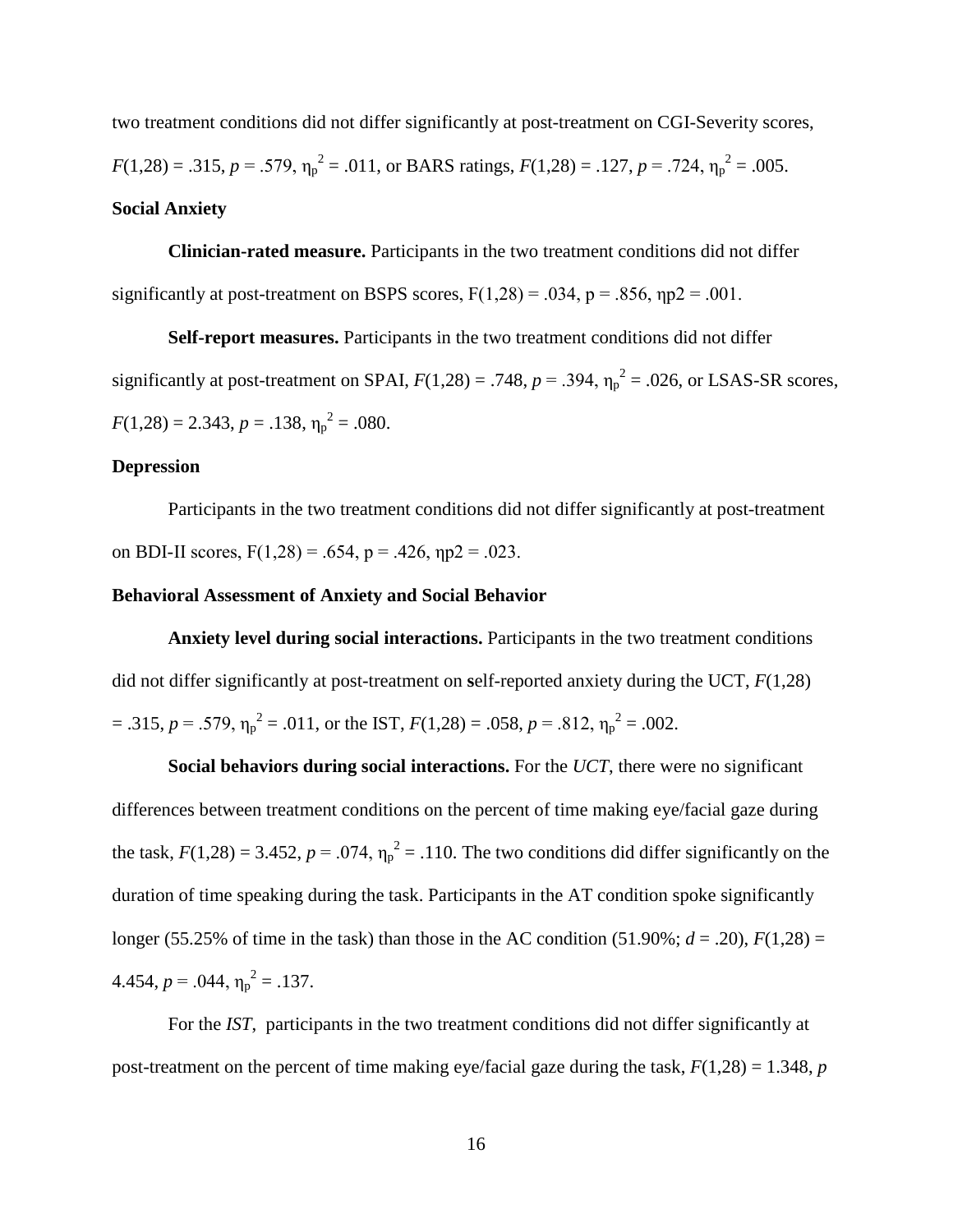= .255,  $\eta_p^2$  = .046. The two conditions did differ significantly on the duration of time speaking during the task. Participants in the AC condition spoke significantly longer (89.33% of the time in the task) than those in the AT condition (84.82%,  $d = .28$ ),  $F(1,28) = 4.395$ ,  $p = .045$ ,  $\eta_p^2$ = .136. Some participants did not speak at all but stood silently before ending the task. Escape was defined as the number of participants who requested to end the IST early due to overwhelming anxiety. Results of the chi square test revealed no group difference in the number of participants who escaped the IST (86.7% versus 100% for the AT and AC conditions, respectively;  $\chi^2[1, 31] = 2.280$ ,  $p = .131$ ,  $\Phi = .271$ ). The groups also did not differ significantly on the length of time they remained in the task prior to escape,  $F(1,28) = 1.012$ ,  $p = .323$ ,  $\eta_p^2$  $=.035.$ 

### <span id="page-27-0"></span>**Treatment Credibility**

Participants in the two treatment conditions did not differ significantly on how confident they were in treatment,  $F(1,27) = .063$ ,  $p = .804$ ,  $np2 = .002$ , how logical the treatment seemed to them,  $F(1,27) = .127$ ,  $p = .847$ ,  $np2 = .064$ , or how confident they would be in recommending the treatment to a friend,  $F(1,27) = .441$ ,  $p = .512$ ,  $np2 = .016$ .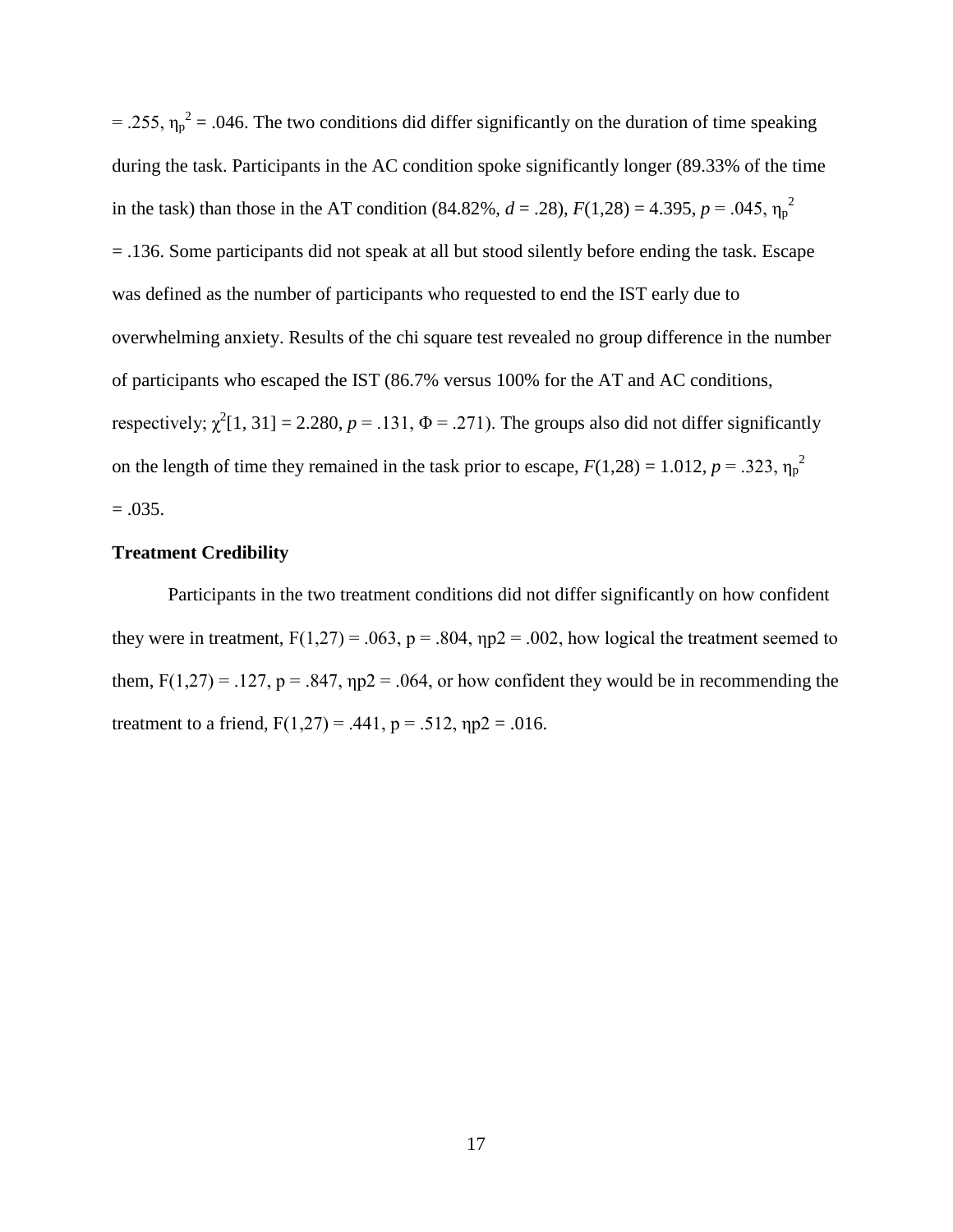|                              | Pre             |                 | Post            |                 |                |
|------------------------------|-----------------|-----------------|-----------------|-----------------|----------------|
|                              | AT              | AC              | AT              | AC              |                |
|                              | M(SD)           | M(SD)           | M(SD)           | M(SD)           | $\overline{d}$ |
| Severity                     |                 |                 |                 |                 |                |
| CGI-S                        | 5.20(.86)       | 5.19(0.75)      | 4.67(.90)       | 4.81(.54)       | .19            |
| CGI-I                        |                 |                 | 3.67(0.72)      | 3.75(.44)       | .13            |
| <b>BARS</b>                  | 4.27(.80)       | 4.13(0.80)      | 3.87 (.99)      | 3.88(.95)       | .01            |
| Social Anxiety               |                 |                 |                 |                 |                |
| <b>BSPS</b>                  | 48.73 (8.59)    | 48.43 (8.51)    | 43.66 (9.31)    | 42.93 (11.18)   | .07            |
| <b>SPAI</b>                  | 106.80 (15.48)  | 111.24 (23.75)  | 86.36 (28.88)   | 95.81 (19.38)   | .38            |
| <b>LSAS-SR</b>               | 86.66 (18.25)   | 76.80 (22.21)   | 59.93 (20.01)   | 66.37 (22.67)   | .30            |
| Depression                   |                 |                 |                 |                 |                |
| <b>BDI-II</b>                | 16.00(10.88)    | 15.31 (11.06)   | 11.93 (10.84)   | 14.06 (11.33)   | .19            |
| <b>Behavioral Assessment</b> |                 |                 |                 |                 |                |
| <b>UCT</b>                   |                 |                 |                 |                 |                |
| Anxiety                      | 5.40(1.59)      | 5.43(2.06)      | 3.20(2.24)      | 3.56(1.36)      | .19            |
| Eye-gaze $(\%)$              | 45.22 (18.21)   | 49.27 (17.83)   | 52.32 (19.10)   | 57.61 (22.03)   | .25            |
| Speaking (%)                 | 38.93 (17.01)   | 45.15 (14.33)   | 55.25 (16.15)   | 51.90 (16.94)   | .20            |
| <b>IST</b>                   |                 |                 |                 |                 |                |
| Anxiety                      | 6.73(2.01)      | 6.56(1.75)      | 5.20(2.21)      | 4.93(1.95)      | .13            |
| Eye-gaze (%)                 | 36.37 (24.83)   | 40.28 (22.96)   | 32.60 (20.28)   | 42.96 (29.74)   | .40            |
| Speaking (%)                 | 80.51 (19.73)   | 73.05 (22.64)   | 84.82 (16.54)   | 89.33 (14.97)   | .28            |
| Before escape(s)             | 272.01 (161.92) | 236.62 (109.92) | 346.47 (167.55) | 278.73 (132.10) | .45            |
| Credibility                  |                 |                 |                 |                 |                |
| Confidence                   |                 |                 | .85(.66)        | .80(.56)        | .08            |
| Logicalness                  |                 |                 | .71(.72)        | .40(.50)        | .50            |
| Recommend                    |                 |                 | .93(.61)        | .80(.41)        | .25            |

<span id="page-28-0"></span>Table 2 Means and standard deviations of study outcome variables at pre- and post-treatment

*Note.* CGI-S = Clinical Global Impressions-Severity (Guy, 1976); CGI-I = Clinical Global Impressions-Improvement (Guy, 1976); BARS Behavioral Avoidance Rating Scale (Beidel et al., 2007); BSPS = Brief Social Phobia Scale (Davidson et al., 1991); SPAI = Social Phobia and Anxiety Inventory (Turner et al., 1989; Turner, Beidel, & Dancu, 1996); LSAS-SR = Liebowitz Social Anxiety Scale-Self Report (Liebowitz, 1987); BDI-II = Beck Depression Inventory–II (Beck, Steer, & Brown, 1996); UCT = Unstructured Conversation Task (Turner, Beidel, Cooley, Woody, & Messer, 1994); IST = Impromptu Speech Task (Beidel et al., 2010). *d* = Cohen's *d*. *d* was calculated as between group effect size at post-treatment and does not account for variation in pre-treatment scores.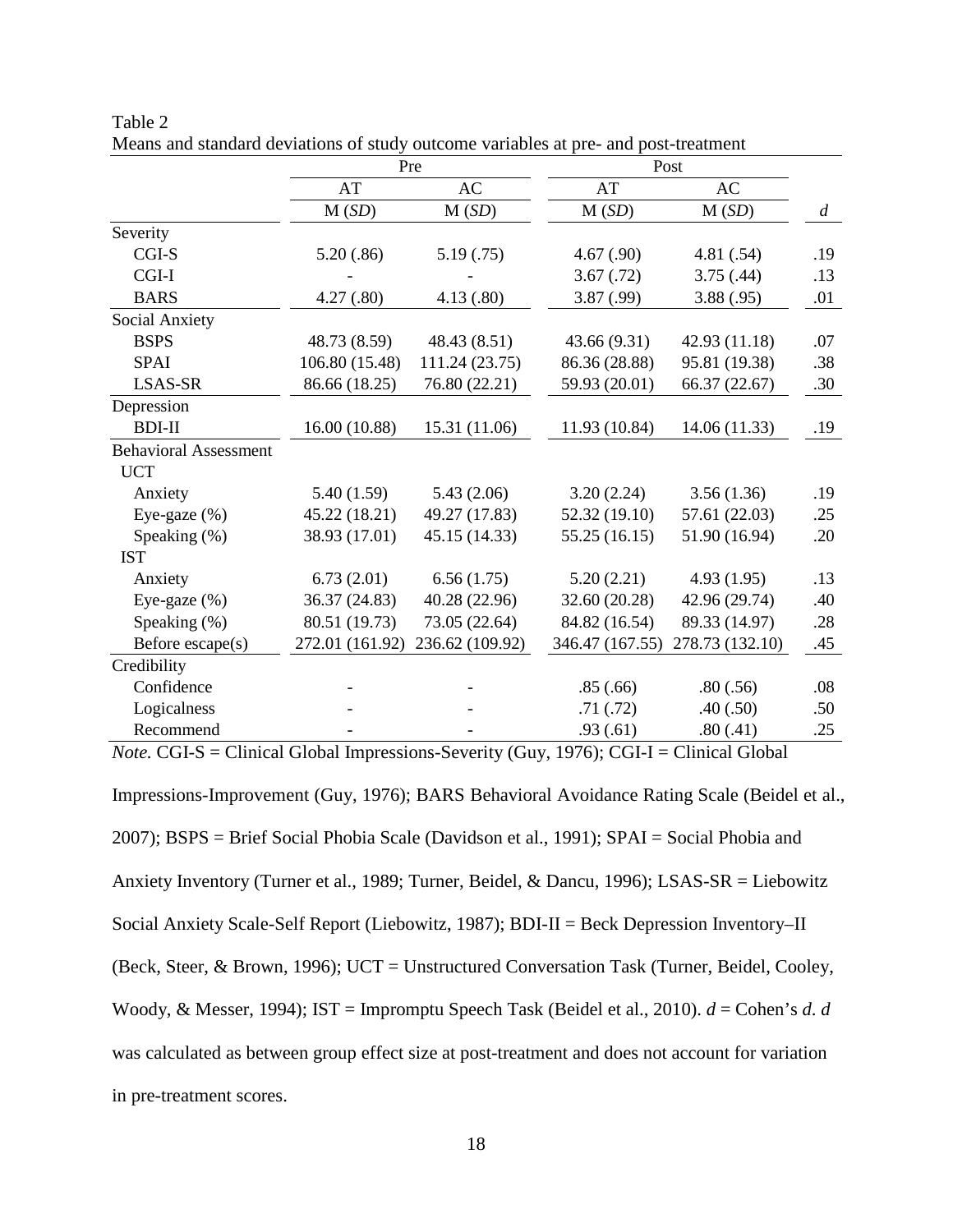#### **DISCUSSION**

<span id="page-29-0"></span>This was the first study to explicitly replicate previous methodology for attention training for social anxiety (Amir et al., 2009; Schmidt et al., 2009) but also expand the assessment of patient outcome to include behavioral assessment. The results of this investigation revealed that all participants met DSM-IV-TR criteria for SAD at post-treatment despite treatment condition. Consistently, scores on the SPAI did not differ between the two conditions at post-treatment, even when accounting for pre-treatment differences. Finally, between-group differences on selfreported anxiety and blinded observer ratings of social behavior during in-vivo social interactions (i.e., the UCT and IST) were not observed. No differences were found for social skill variables such as eye/facial gaze, time before escape, or the number of participants who escaped during the IST. Only two behavioral indices indicated group differences, although the results did not favor one group over the other.

With regard to diagnosis at post-treatment, it was expected that some participants in the AT condition would no longer meet criteria for SAD given rates of recovery reported in prior investigations (i.e., Amir et al., 2009; Schmidt et al., 2009) yet this was not the case in this investigation. Although we used a different diagnostic interview, diagnoses were reliable and accurate, as reflected by high inter-rater reliability. During post-treatment diagnostic interviews, all participants reported experiencing considerable distress and avoidance in social situations, few reported noticing positive change in their condition, and all participants requested additional treatment. Furthermore, data from clinician- and self-report measures revealed no group differences on any measures (i.e., the BSPS, SPAI, and LSAS-SR). Average scores on self-report measures at post-treatment fell at or above the recommended cutoff criteria for probable SAD (approximately 60 for the LSAS-SR [Rytwinski et al., 2009] and the SPAI [Turner, Beidel  $\&$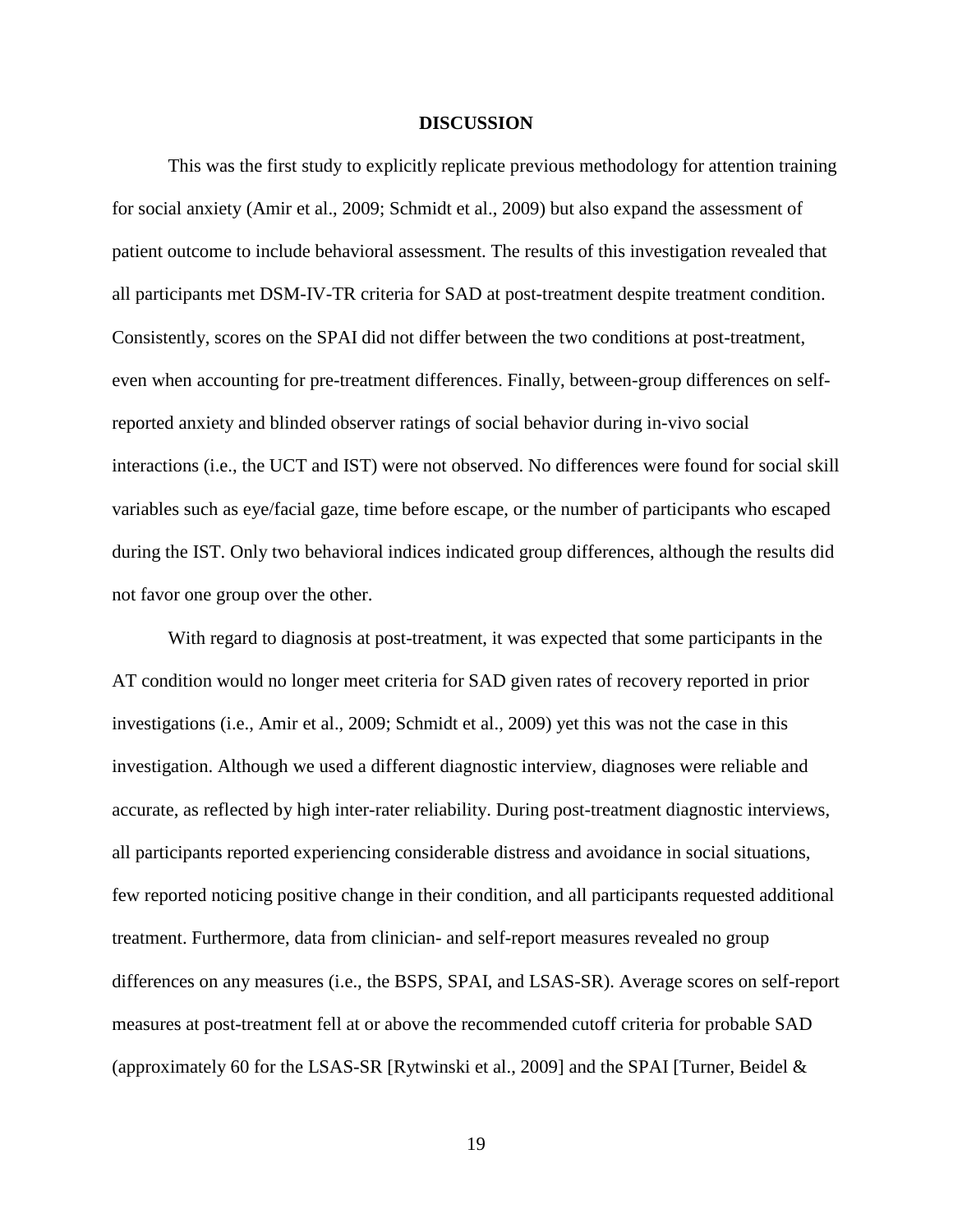Dancu, 1996]). Post-treatment between-group differences on these measures were smaller than those observed in the Amir et al. (2009) investigation, as reflected by between-group effect sizes at post-treatment ( $d = .30$  to .38).

A close perusal of Table 2 reveals decreases on all measures for both treatment conditions. This is to be expected, though, considering non-specific treatment effects that might occur simply from attending therapy (e.g., the development of patient-therapist relationships; see Patterson [1985] for a review of therapist-related variables associated with non-specific treatment effects) and underscores the need for placebo control conditions in randomized controlled trials. In some instances, decreases in symptomology may shift a patient's status to the extent that he/she no longer experiences functional impairment even if occasional fears/worries remain. However, in this investigation decreases in symptom severity did not result in a loss of diagnosis for any patients, suggesting all participants were still functionally impaired.

The addition of a behavioral assessment of social anxiety and social behavior is unique to this investigation and provides an important clinical perspective on patient functioning. In particular, rather than examining solely statistically significant changes on self-report measures of patient functioning, clinically significant change in real-world functioning may be more closely examined (Kazdin, 1999). Significant differences between groups on speech duration during the two tasks were found at post-treatment, although these differences did not favor one group over the other (i.e., the AT group spoke longer during the UCT and the AC group spoke longer during the IST; see Figure 2). However, between group effect sizes at post-treatment were small (i.e.,  $d = .20$  to .28), suggesting that any gains were minimal.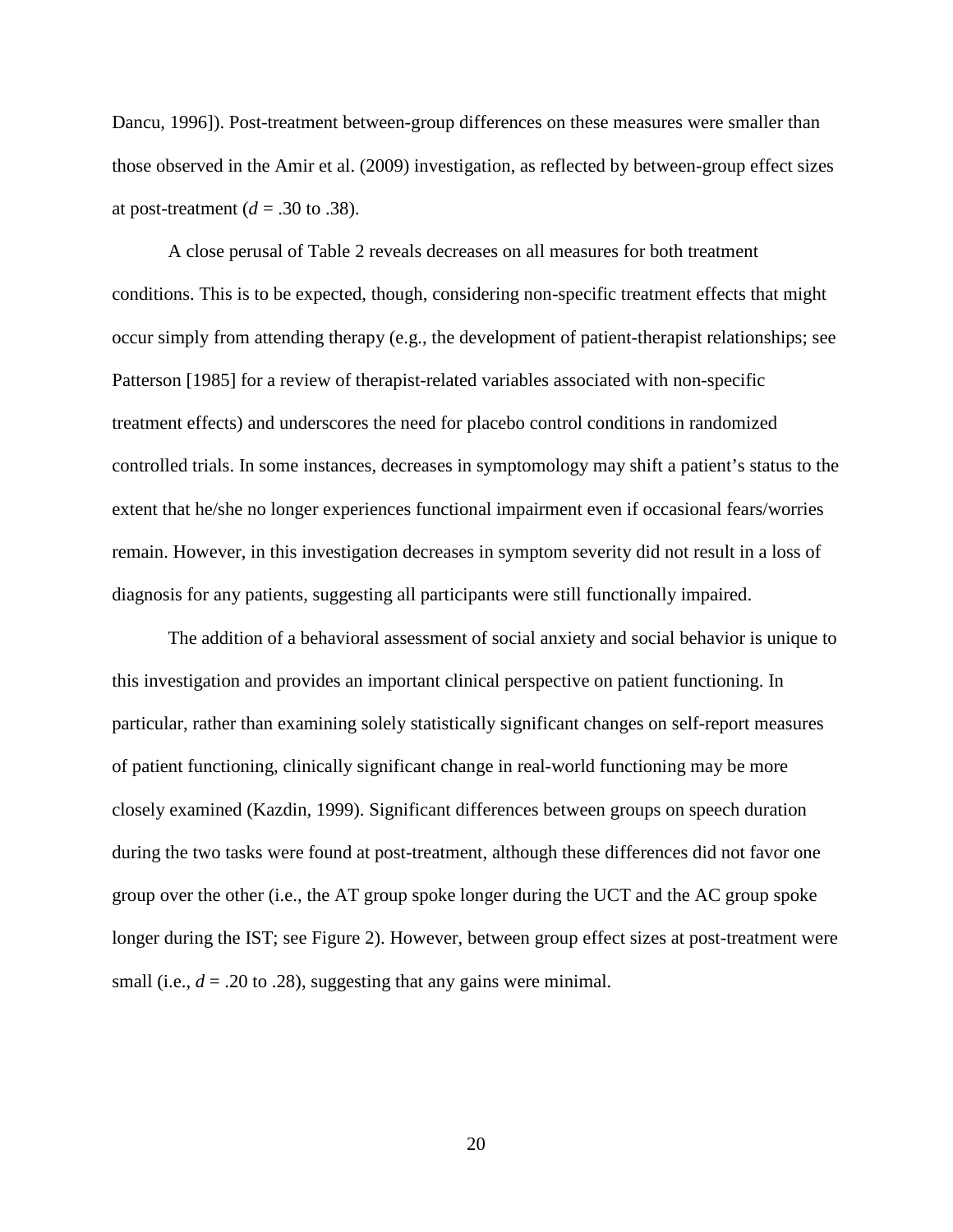

<span id="page-31-1"></span>

Another unique aspect of this investigation is the assessment of participants' perception of treatment credibility. In addition to the lack of group difference, both groups endorsed low ratings with regard to their confidence in the treatment, the logicalness of the treatment, and the likelihood that they would recommend the treatment to a friend. This low confidence, of course, could be related to the lack of treatment outcome, although the similarly low levels of confidence reported by both groups suggests that confidence did not relate to the lack of differential between-group effects for the treatment.

### <span id="page-31-0"></span>**Implications**

The results of the current investigation do not support the efficacy of attention training for the treatment of SAD and are consistent with other recent investigations finding negative effects for modified versions of this treatment (Boettcher et al., 2011; Carlbring et al., 2012; Heeren et al., 2012; Neubauer et al., 2012). Consistent with Emmelkamp (2012)'s statement that "there is no robust evidence that attention training is of clinical value," the results of this study provide further support for this claim. Why the positive response of the initial investigations has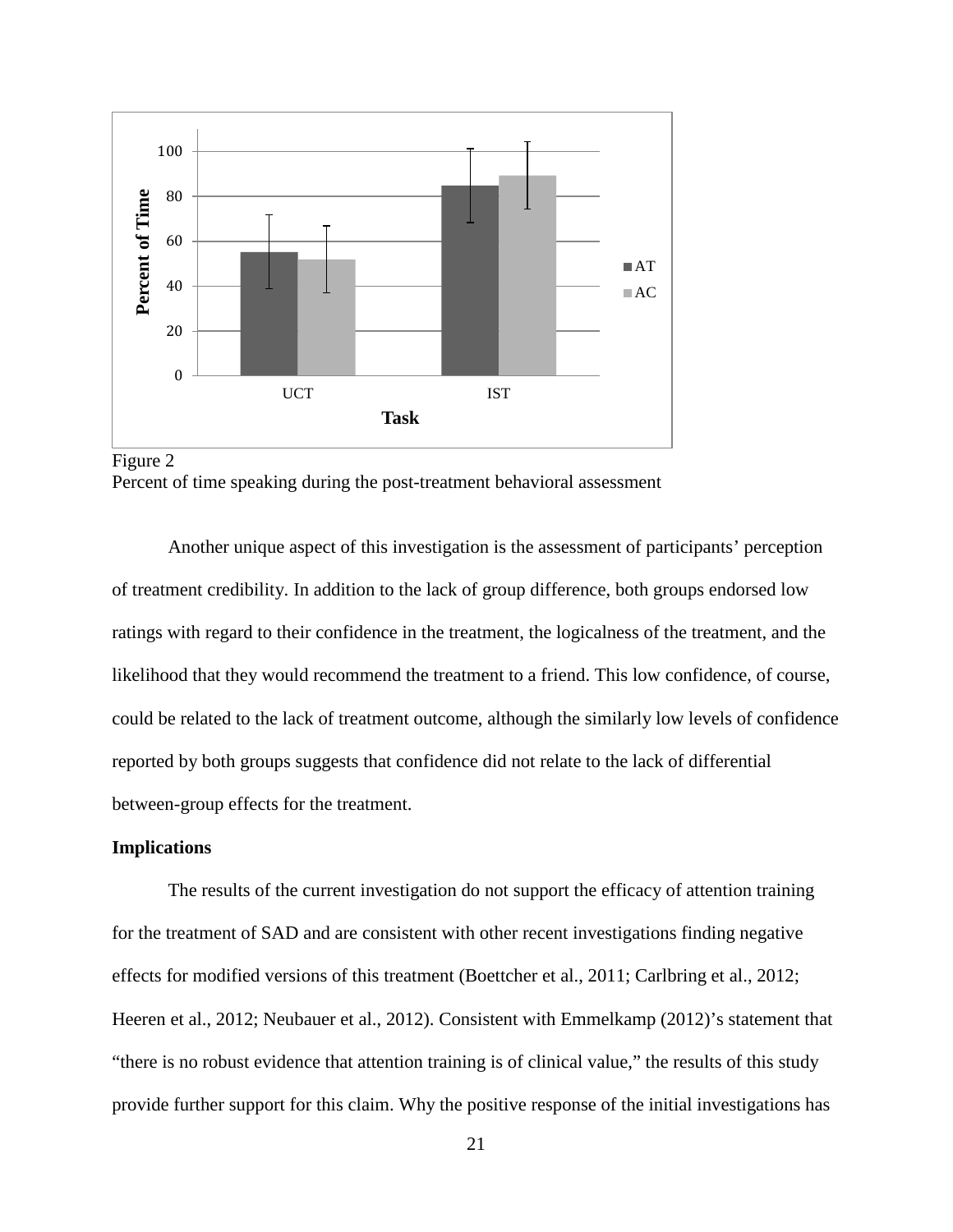not withstood the test of replication is unclear but merits further research. Given the significant prevalence of this disorder, establishing the efficacy of a range of interventions remains an important goal of clinical research. Furthermore, efficacious interventions that may be administered by sub-doctoral level clinicians are necessary. At this time, there are questions regarding the ability of attentional training therapies to deliver their initial promise.

#### <span id="page-32-0"></span>**Limitations**

There are several limitations of this investigation. First, the limited sample size raises concerns regarding the adequacy of power to detect significant differences across groups. However, an a priori power analysis using power of .80 and a medium effect size indicated that the current sample would be acceptable for the planned analyses. Furthermore the current study's sample size  $(n = 31)$  exceeded that of others (e.g., Schmidt et al., 2009) at follow-up  $(n = 26)$ , the only time-point at which significant differences between groups were observed. Second, the demographics of the current sample appear to differ somewhat from those of Amir et al. (2009). Particularly, the average age of the current sample was somewhat younger and slightly more diverse with respect to race/ethnicity. It is possible that these differences may have affected the credibility of computer-based intervention modalities and hence their effectiveness, although the interplay of these factors has yet to be studied for this intervention. Third, the generalizability of this study's behavioral assessment as an analogue for day-to-day social interactions may appear limited. However, decades of research affirm the ability of these tasks to approximate in-vivo interactions and in this study the tasks elicited a significant level of anxiety in the participants. Clearly, behavioral assessment is an important tool in understanding functional impairment relative to various psychopathologies, particularly SAD.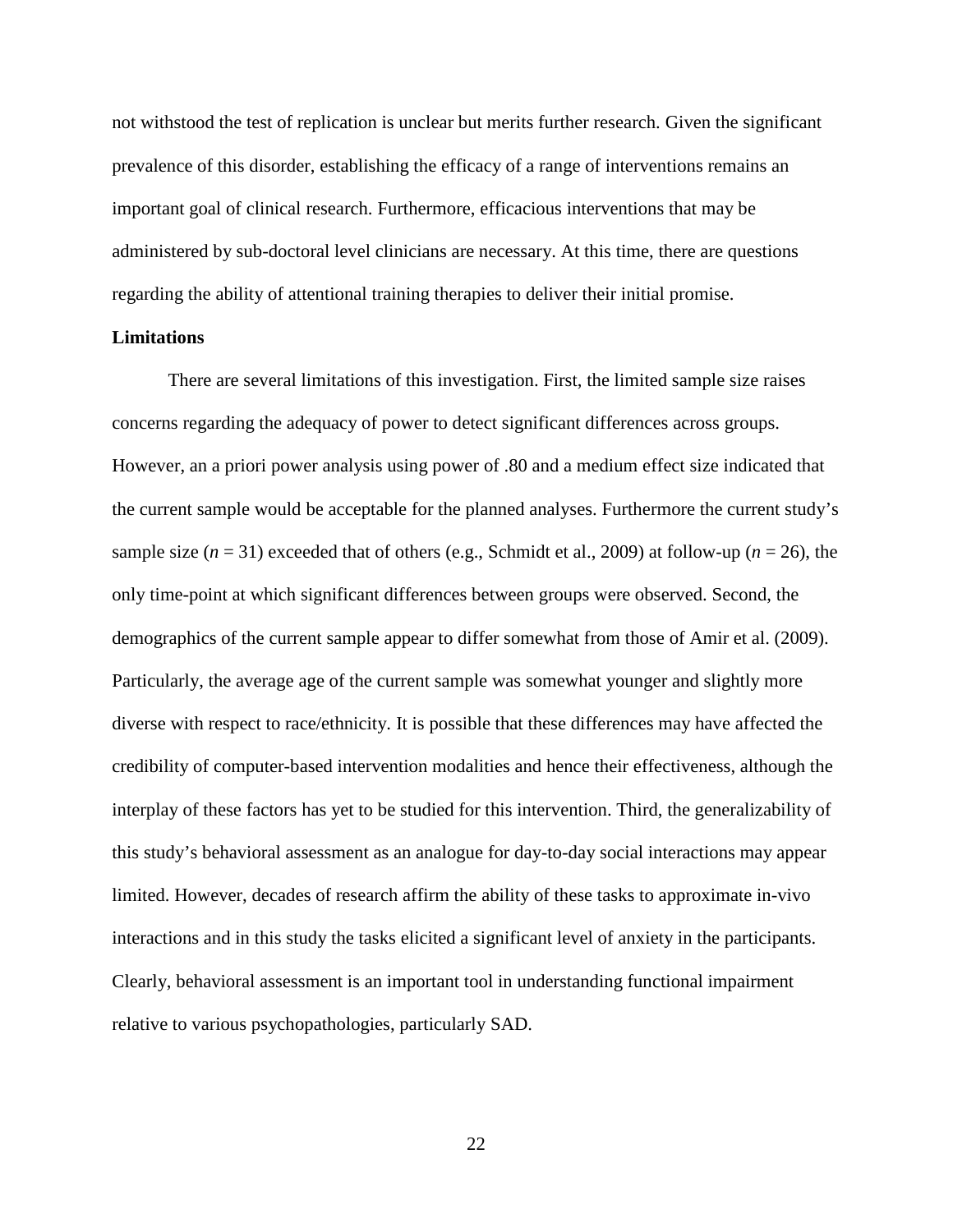# <span id="page-33-0"></span>**Conclusion**

This study was an attempt to replicate previous investigations of attention training as a treatment for adult SAD (i.e., Amir et al., 2009; Schmidt et al., 2009) using a multimodal assessment of patient functioning. Consistent with other studies investigating modified versions of this protocol, we were unable to replicate the positive results of these initial investigations based on either patient- or clinician-report, as well as behavioral assessment of social functioning. Future investigations should seek to further elucidate the exact mechanisms by which these treatments may affect levels of social anxiety in patients with SAD.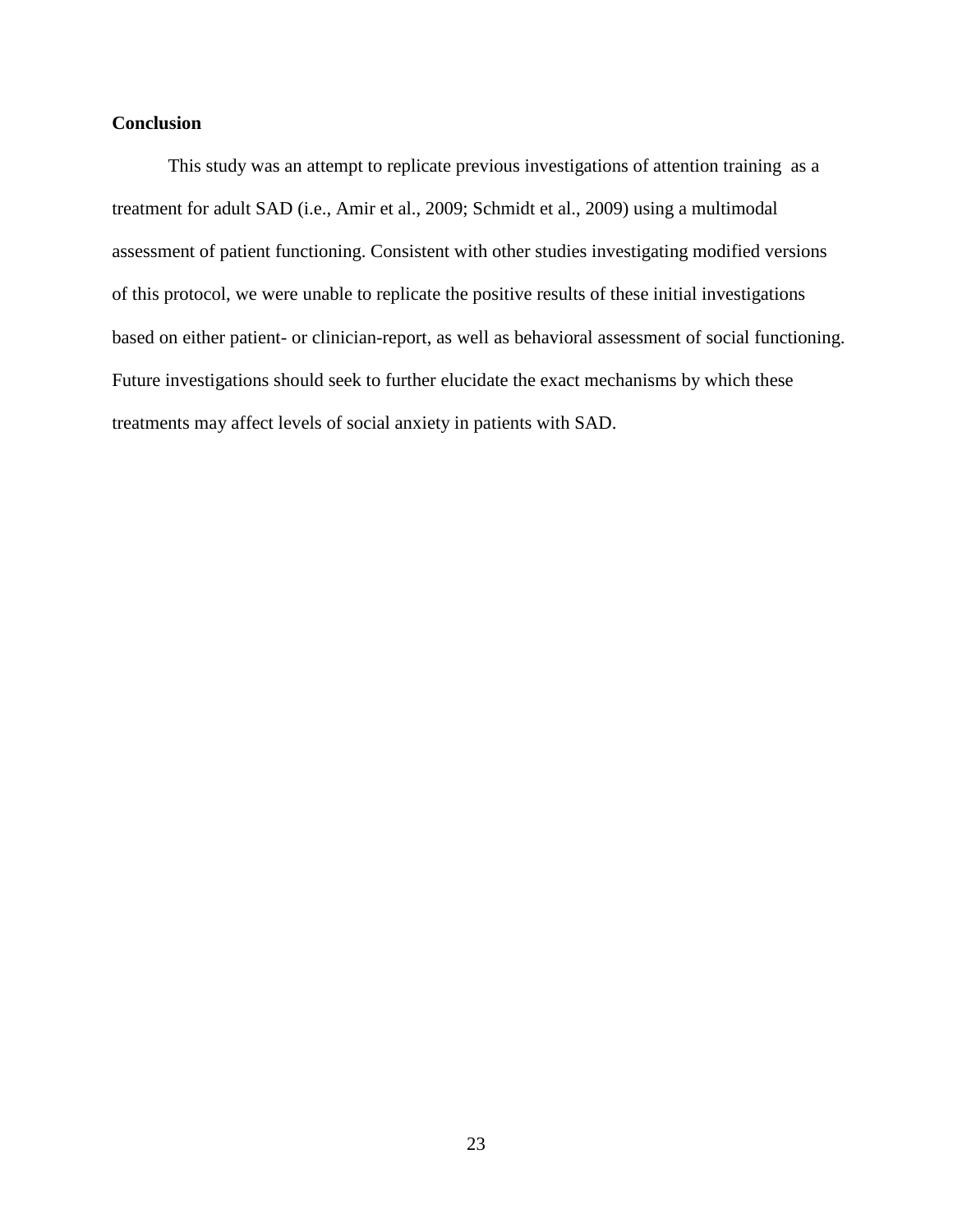# <span id="page-34-0"></span>**APPENDIX A: IRB APPROVAL LETTER**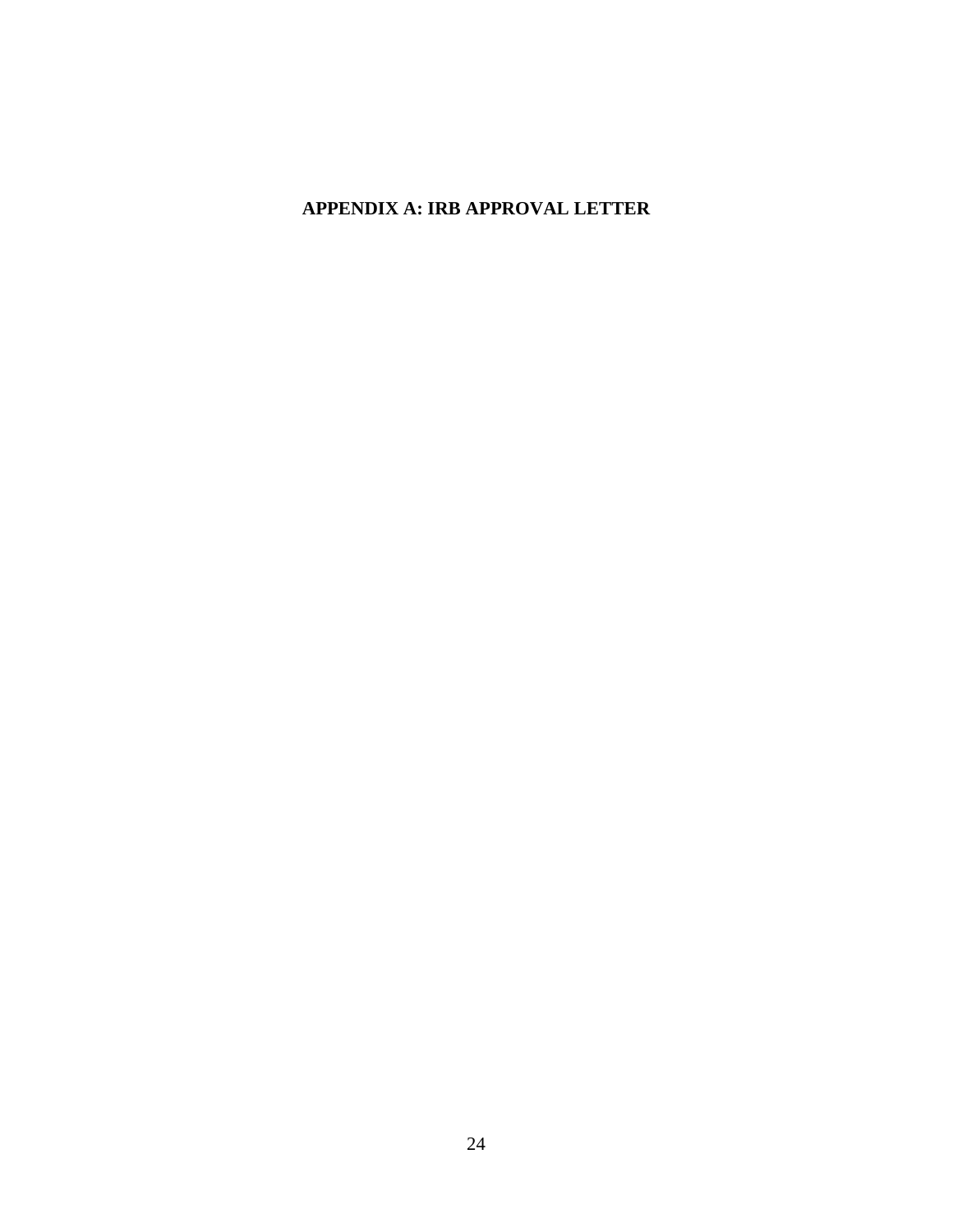

University of Central Florida Institutional Review Board Office of Research & Commercialization 12201 Research Parkway, Suite 501 Orlando, Florida 32826-3246 Telephone: 407-823-2901 or 407-882-227[6](http://www.research.ucf.edu/compliance/irb.html) [www.research.ucf.edu/compliance/irb.html](http://www.research.ucf.edu/compliance/irb.html)

# **Approval of Human Research**

#### From: **UCF Institutional Review Board #1 FWA00000351, IRB00001138**

To: **Brian E. Bunnell** and Co-PI: **Deborah Casamassa Beidel**

Date: **June 15, 2012**

Dear Researcher:

On 6/15/2012, the IRB approved the following human participant research until 6/14/2013 inclusive:

|                     | Type of Review: IRB Continuing Review Application Form              |
|---------------------|---------------------------------------------------------------------|
|                     | Project Title: Computerized Treatment for Generalized Social Phobia |
|                     | Investigator: Brian E Bunnell                                       |
|                     | IRB Number: SBE-11-07729                                            |
| Funding Agency:     |                                                                     |
| <b>Grant Title:</b> |                                                                     |
| Research ID:        | N/A                                                                 |

The Continuing Review Application must be submitted 30days prior to the expiration date for studies that were previously expedited, and 60 days prior to the expiration date for research that was previously reviewed at a convened meeting. Do not make changes to the study (i.e., protocol, methodology, consent form, personnel, site, etc.) before obtaining IRB approval. A Modification Form **cannot** be used to extend the approval period of a study. All forms may be completed and submitted online at https://iris.research.ucf.edu .

If continuing review approval is not granted before the expiration date of 6/14/2013, approval of this research expires on that date. When you have completed your research, please submit a Study Closure request in iRIS so that IRB records will be accurate.

Use of the approved, stamped consent document(s) is required. The new form supersedes all previous versions, which are now invalid for further use. Only approved investigators (or other approved key study personnel) may solicit consent for research participation. Participants or their representatives must receive a copy of the consent form(s).

In the conduct of this research, you are responsible to follow the requirements of the Investigator Manual.

On behalf of Sophia Dziegielewski, Ph.D., L.C.S.W., UCF IRB Chair, this letter is signed by:

Signature applied by Joanne Muratori on 06/15/2012 10:35:03 AM EDT

Jame munitori

IRB Coordinator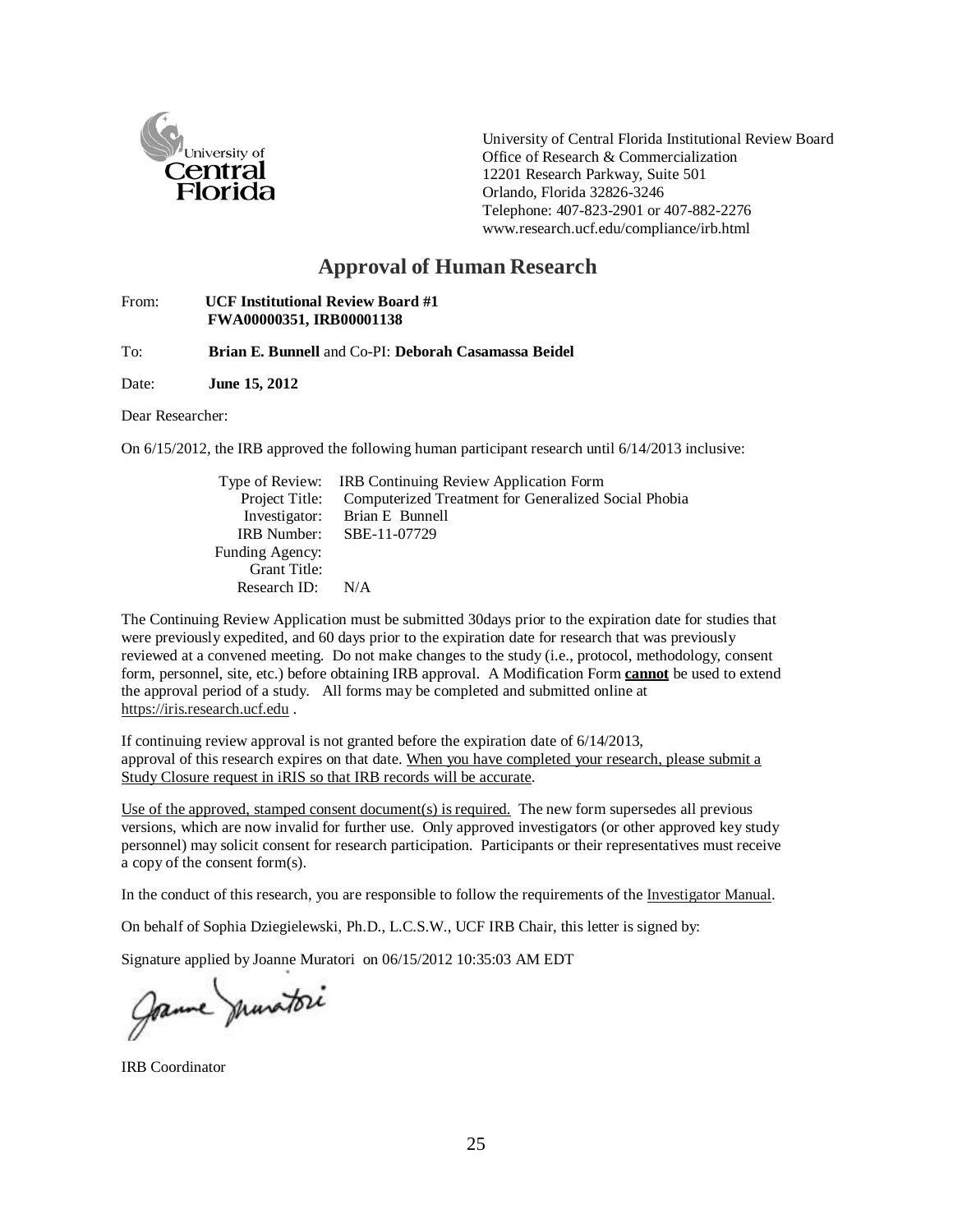#### **REFERENCES**

- <span id="page-36-0"></span>American Psychiatric Association. (2000). *Diagnostic and statistical manual of mental disorders* (Revised 4th ed.). Washington, DC: Author.
- Amir, N., Beard, C., Taylor, C., Klumpp, H., Elias, J., Burns, M., & Chen, X. (2009). Attention training in individuals with generalized social phobia: A randomized controlled trial. *Journal of Counseling and Clinical Psychology, 77*, 961-973. DOI: 10.1037/a0016685
- Amir, N., Klumpp, H., Elias, J., Bedwell, J., Yanasak, N., & Miller, S. (2005). Increased activation of the anterior cingulate cortex during Processing of disgust faces in individuals with social phobia. *Biological Psychiatry, 57*, 975-981. DOI:10.1016/j.biopsych.2005.01.044
- Amir, N., Elias, J., Klumpp, H., & Przeworski, A. (2003). Attentional bias to threat in social phobia: Facilitated processing of threat or difficulty disengaging attention from threat? *Behaviour Research and Therapy, 41,* 1325-1335. DOI: 10.1016/j.brat.2003.08.001
- Asmundson, G. G., & Stein, M. B. (1994). Selective processing of social threat in patients with generalized social phobia: Evaluation using a dot-probe paradigm. *Journal of Anxiety Disorders*, *8*(2), 107-117. doi:10.1016/0887-6185(94)90009-4
- Baker, S. L., Heinrichs, N., Kim, H. J., & Hofmann, S. G. (2002) The Liebowitz Social Anxiety Scale as a self-report instrument: A preliminary psychometric analysis. *Behaviour Research and Therapy, 40*, 701–715. DOI: [10.1016/S0005-7967\(01\)00060-2,](http://dx.doi.org/10.1016/S0005-7967(01)00060-2)
- Beck, A. T., Emery, G., & Greenberg, R. (1985). *Anxiety disorders and phobias: A cognitive perspective.* New York: Basic Books.
- Beck, A. T., Steer, R. A., & Brown, G. K. (1996). *Manual for Beck Depression Inventory: II.*  San Antonio, TX: Psychological Corporation.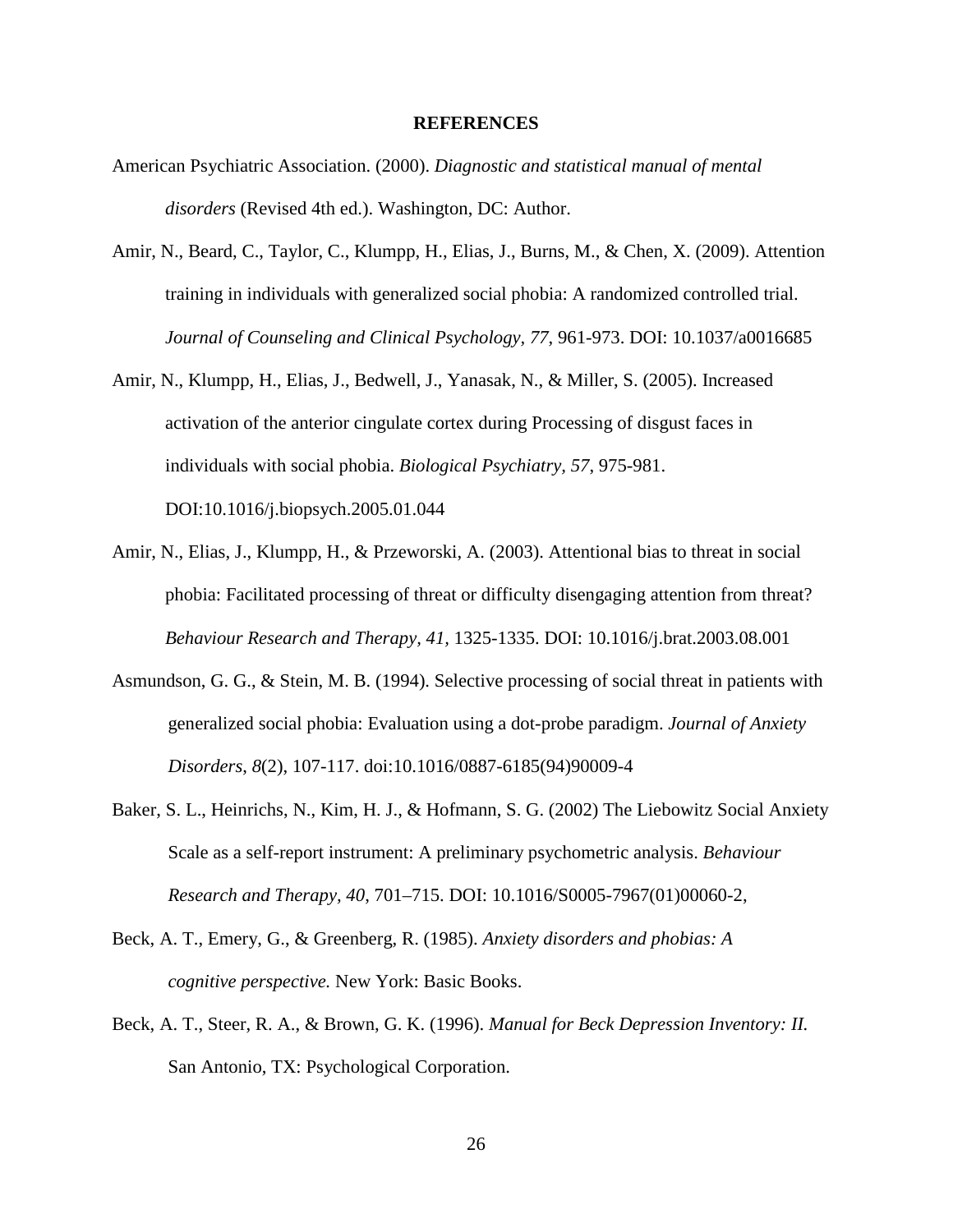- Becker, E. S., Rinck, M., Margraf, J., & Roth, W. T. (2001). The emotional stroop effect in anxiety disorders general emotionality or disorder specificity? *Journal of Anxiety Disorders, 15,* 147- 159. DOI: [http://dx.doi.org/10.1016/S0887-6185\(01\)00055-X](http://dx.doi.org/10.1016/S0887-6185(01)00055-X)
- Beidel, D. C., Rao, P. A., Scharfstein, L. A., Wong, N., & Alfano, C. A. (2010). Social skills and social phobia: An investigation of DSM-IV subtypes. *Behaviour Research and Therapy, 48*(10), 992-1001. DOI: [10.1016/j.brat.2010.06.005](http://dx.crossref.org/10.1016%2Fj.brat.2010.06.005)
- Beidel, D. C., Turner, S. M., Stanley, M. A., & Dancu, C. V. (1989). The Social Phobia and Anxiety Inventory: Concurrent and external validity. *Behavior Therapy, 20*, 417-427. DOI: 10.1016/S0005-7894(89)80060-7
- Beidel, D. C., & Turner, S. M. (1998). *Shy children, phobic adults: The nature and treatment of social phobia.* Washington DC: American Psychological Association Books.
- Beidel, D. C., Turner, S. M., Sallee, F. R., Ammerman, R. T., Crosby, L. A., & Pathak, S. (2007). SET-C versus fluoxetine in the treatment of childhood social phobia. *Journal of the American Academy of Child and Adolescent Psychiatry, 46*(12), 1622-1632. DOI: 10.1097/chi.0b013e318154bb57
- Boettcher, J., Berger, T., & Renneberg, B. (2012). Internet-based attention training for social anxiety: A randomized controlled trial. *Cognitive Therapy and Research*, *36*(5), 522-536. doi:10.1007/s10608-011-9374-y
- Borkovec, T. D., & Nau, S. D. (1972). Credibility of analogue therapy rationales. *Journal of Behavior Therapy and Experimental Psychiatry*, *3*(4), 257-260. doi:10.1016/0005- 7916(72)90045-6
- Bradley, B. P., Mogg, K., & Millar, N. M. (1999). Covert and overt orienting of attention to emotional faces in anxiety. *Cognition and Emotion, 14,* 789-808. DOI: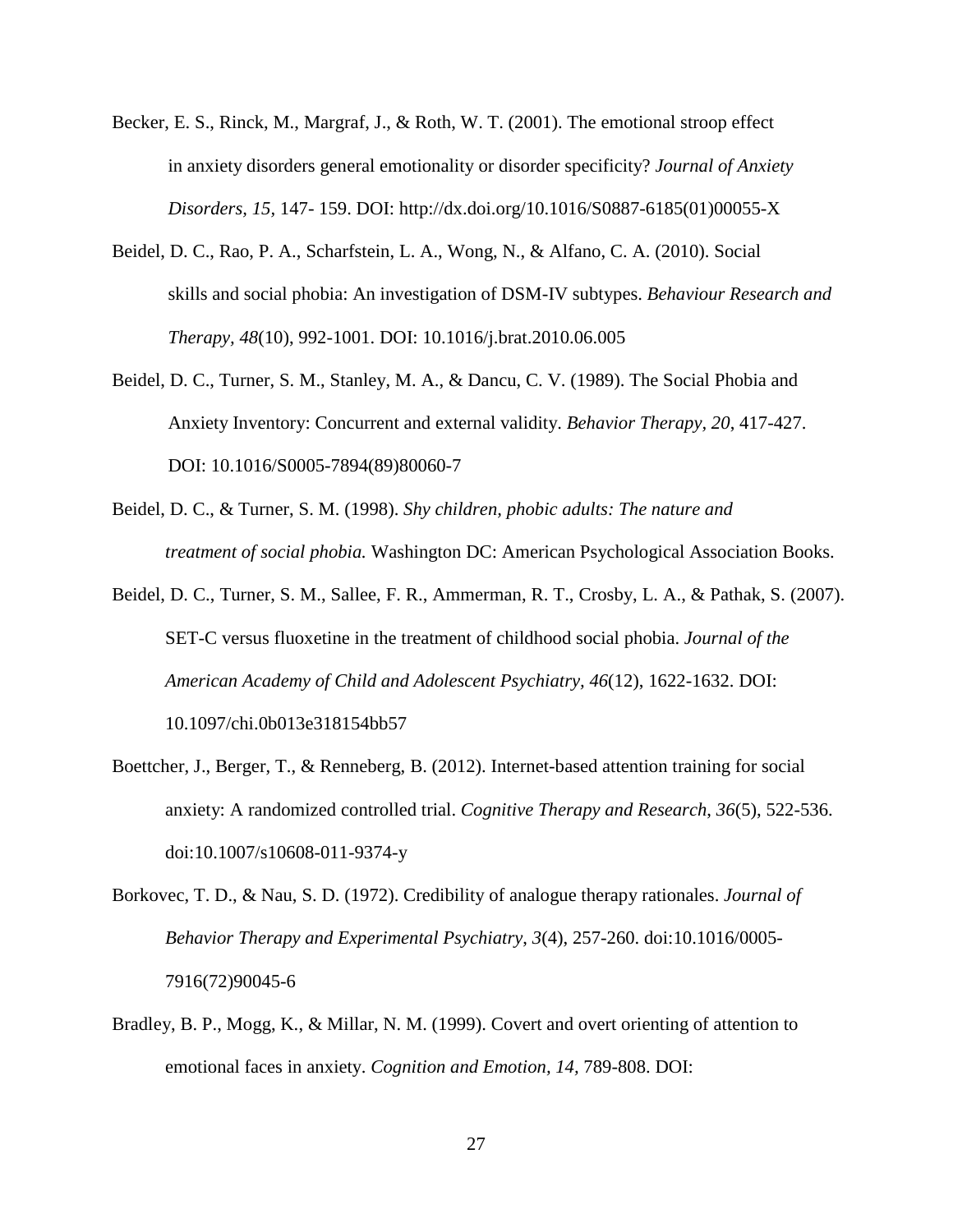10.1080/02699930050156636

- Bradley, B. P., Mogg, K., Millar, N., Bonham-Carter, C., Fergusson, E., Jenkins, J., & Parr, M. (1997). Attentional biases for emotional faces. *Cognition and Emotion, 11,* 25-42. DOI: 10.1080/026999397380014
- Brown, T. A., Di Nardo, P. A., & Barlow, D. H. (1994). *Anxiety Disorders Interview Schedule for DSM-IV (ADIS-IV).* San Antonio, TX: Psychological Corporation/Graywind Publications Incorporated.
- Bunnell, B. E., Joseph, D. L., & Beidel, D. C. (2012). Measurement invariance of the Social Phobia and Anxiety Inventory. *Journal of Anxiety Disorders,* DOI: 10.1016/j.janxdis.2012.09.001
- Calamaras, M. R., Tone, E. B., & Anderson, P. L. (2012). A pilot study of attention bias subtypes: Examining their relation to cognitive bias and their change following cognitive behavioral therapy. *Journal of Clinical Psychology, 68*(7), 745-754. DOI: 10.1002/jclp.21875
- Carlbring, P., Löfqvist, M., Sehlin, H., Amir, N., Rousseau, A., Hofmann, S., & Andersson, G. (2012). Internet-delivered attention bias modification training in individuals with social anxiety disorder - a double blind randomized controlled trial. *BMC Psychiatry*, *12*(66), 1- 9. DOI: 10.1186/1471-244X-12-66
- Chen, Y. P., Ehlers, A., Clark, D. M., & Mansell, W. (2002). Participants with generalized social phobia direct their attention away from their faces. *Behaviour and Research Therapy, 40,* 677-687. DOI: http://dx.doi.org/10.1016/S0005-7967(01)00086-9
- Clark, D. B. (1993). Assessment of social anxiety in adolescents. Paper presented at the Anxiety Disorders Association of America Annual Convention, Charleston, SC, March 19-21.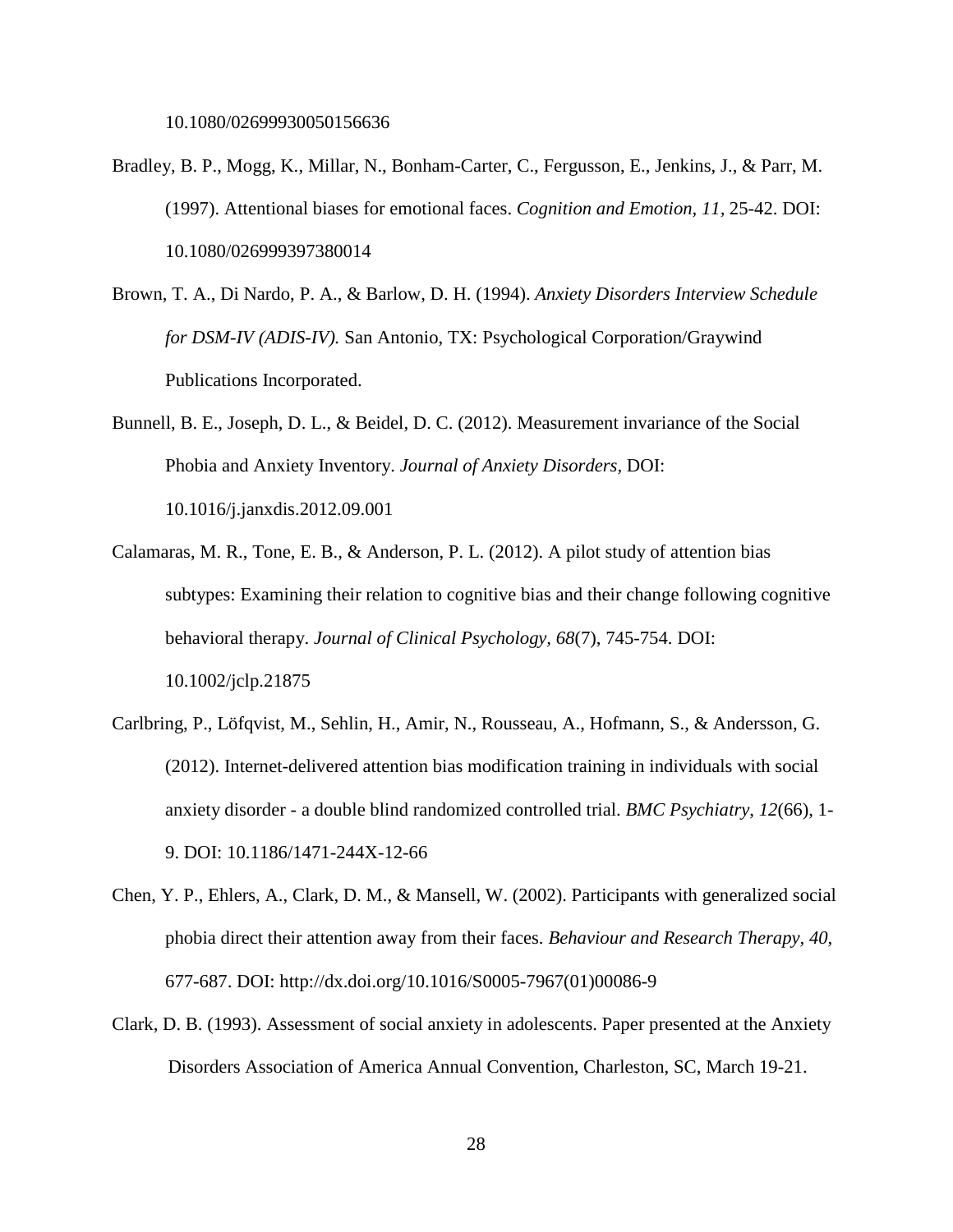- Clark, D. M., & Wells, A. (1995). A cognitive model of social phobia. In: R. G. Heimberg, M. R. Liebowitz, D. A. Hope, & F. R. Schneier (Eds.), Social phobia: Diagnosis, assessment, and treatment (pp. 69–93). New York: Guilford Press.
- Costello, E. J., Egger, H. L., & Angold, A. (2004). Developmental epidemiology of anxiety disorders. In: Ollendick, T. H., March, J. S., (Eds.) *Phobic and anxiety disorders in children and adolescents: A clinician's guide to effective psychosocial and pharmacological interventions* (pp. 61-91). New York, NY: Oxford.
- Costello, E., Egger, H., & Angold, A. (2005). 10-Year Research Update Review: The Epidemiology of Child and Adolescent Psychiatric Disorders: I. Methods and Public Health Burden. *Journal of the American Academy of Child & Adolescent Psychiatry*, *44*(10), 972-986. doi:10.1097/01.chi.0000172552.41596.6f
- Costello, E. J., Mustillo, S., Erkanli, A., Keeler, G., & Angold, A. (2003). Prevalence and development of psychiatric disorders in childhood and adolescence. *Archives of General Psychiatry*, *60*, 837-844. DOI: 10.1001/archpsyc.60.8.837
- Davidson, J. R., Potts, N. L., Richichi, E. A., & Ford, S. M. (1991). The Brief Social Phobia Scale. *Journal of Clinical Psychiatry*, *52*(Suppl), 48-51.
- DeWit, D. J., Ogborne, A., Offord, D. R., & MacDonald, K. (1999). Antecedents of the risk of recovery from DSM-III-R social phobia. *Psychological Medicine, 29,* 569-582.
- Dozois, D. J. A., Dobson, K. S., & Ahnberg, J. L. (1998). A psychometric evaluation of the Beck Depression Inventory-II. *Psychological Assessment, 10*(2), 83-89. DOI: 10.1037/1040- 3590.10.2.83
- Emmelkamp, P. M. G. (2012). Attention bias modification: the Emperor's new suit? *BMC Medicine, 10*(63), 1-3. DOI: 10.1186/1741-7015-10-63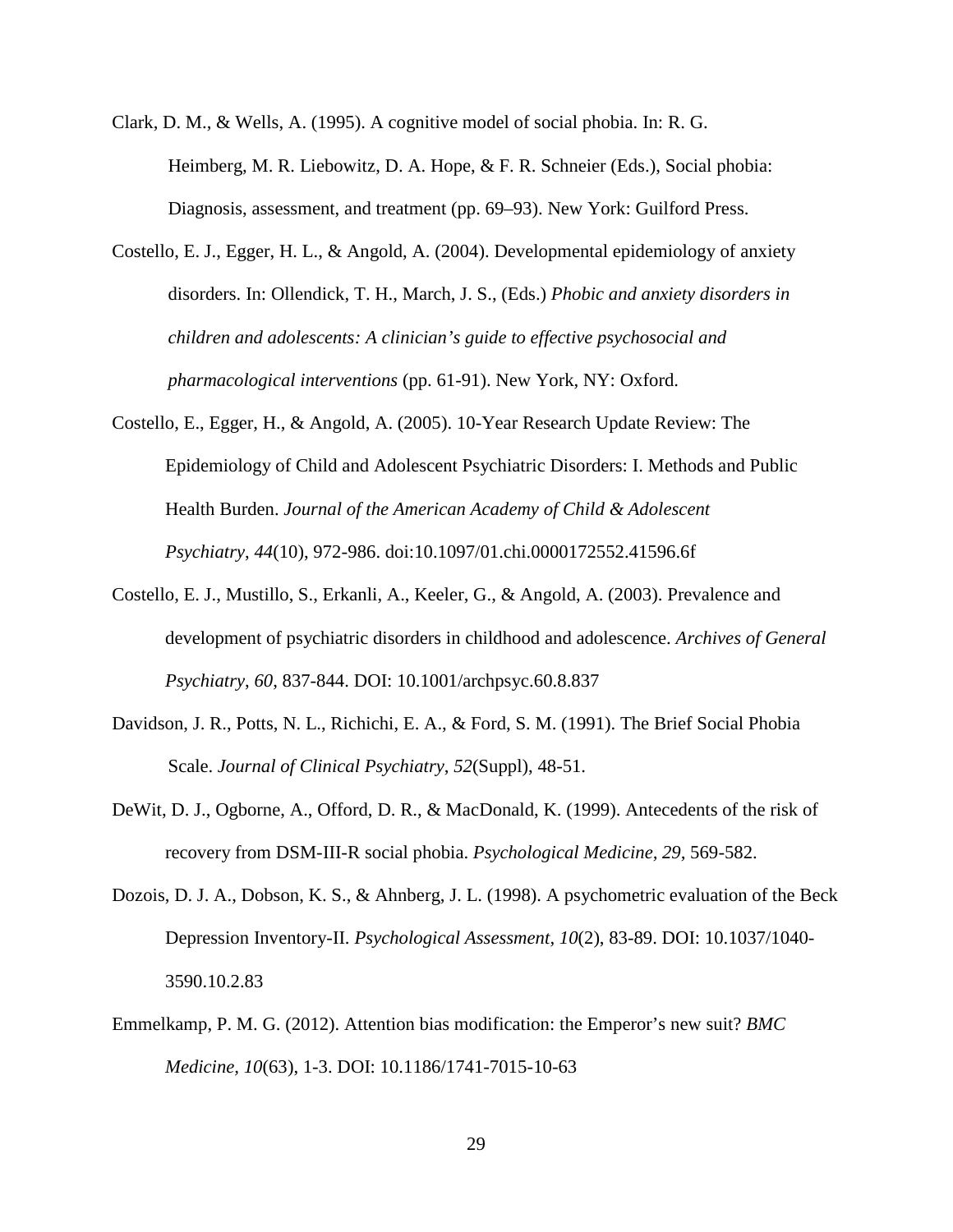Eysenck, M. (1997). *Anxiety and cognition: A unified theory*. Hove: Psychology Press Ltd.

- Fresco, D. M., Coles, M. E., Heimberg, R. G., Liebowitz, M. R., Hami, S., Stein, M. B., & Goetz, D. (2001). The Liebowitz Social Anxiety Scale: A comparison of the psychometric properties of self-report and clinician-administered formats. *Psychological Medicine, 31*, 1025–1035. DOI: 10.1017/S0033291701004056
- Gamble, A. L., & Rapee, R. M. (2010). The time-course of attention to emotional faces in social phobia. *Journal of Behavioral and Experimental Psychiatry*, *41*, 39-44. DOI: 10.1016/j.jbtep.2009.08.008
- Garner, M., Mogg, K., Bradley, B. P. (2006). Orienting and maintenance of gaze to facial expressions in social anxiety. *Journal of Abnormal Psychology, 115,* 760-770. DOI: 10.1037/0021-843X.115.4.760
- Grant, B. F., Stinson, F. S., Hasin, D. S., Dawson, D. A., Chou, S., Ruan, W., & Huang, B. (2005). Prevalence, Correlates, and Comorbidity of Bipolar I Disorder and Axis I and II Disorders: Results From the National Epidemiologic Survey on Alcohol and Related Conditions. *Journal of Clinical Psychiatry*, *66*(10), 1205-1215. doi:10.4088/JCP.v66n1001
- Guy, W. (1976). ECDEU Assessment Manual for Psychopharmacology. Washington, DC: DHEW.
- Heeren, A., Reese, H. E., McNally, R. J., & Philippot, P. (2012). Attention training toward and away from threat in social phobia: Effects on subjective, behavioral, and physiological measures of anxiety. *Behaviour Research and Therapy, 50*, 30-39. DOI 10.1007/s10608- 011-9374-y. DOI: 10.1016/j.brat.2011.10.005

Heimberg, R. G., Stein, M. B., Hiripi, E., & Kessler, R. C. (2000). Trends in the prevalence of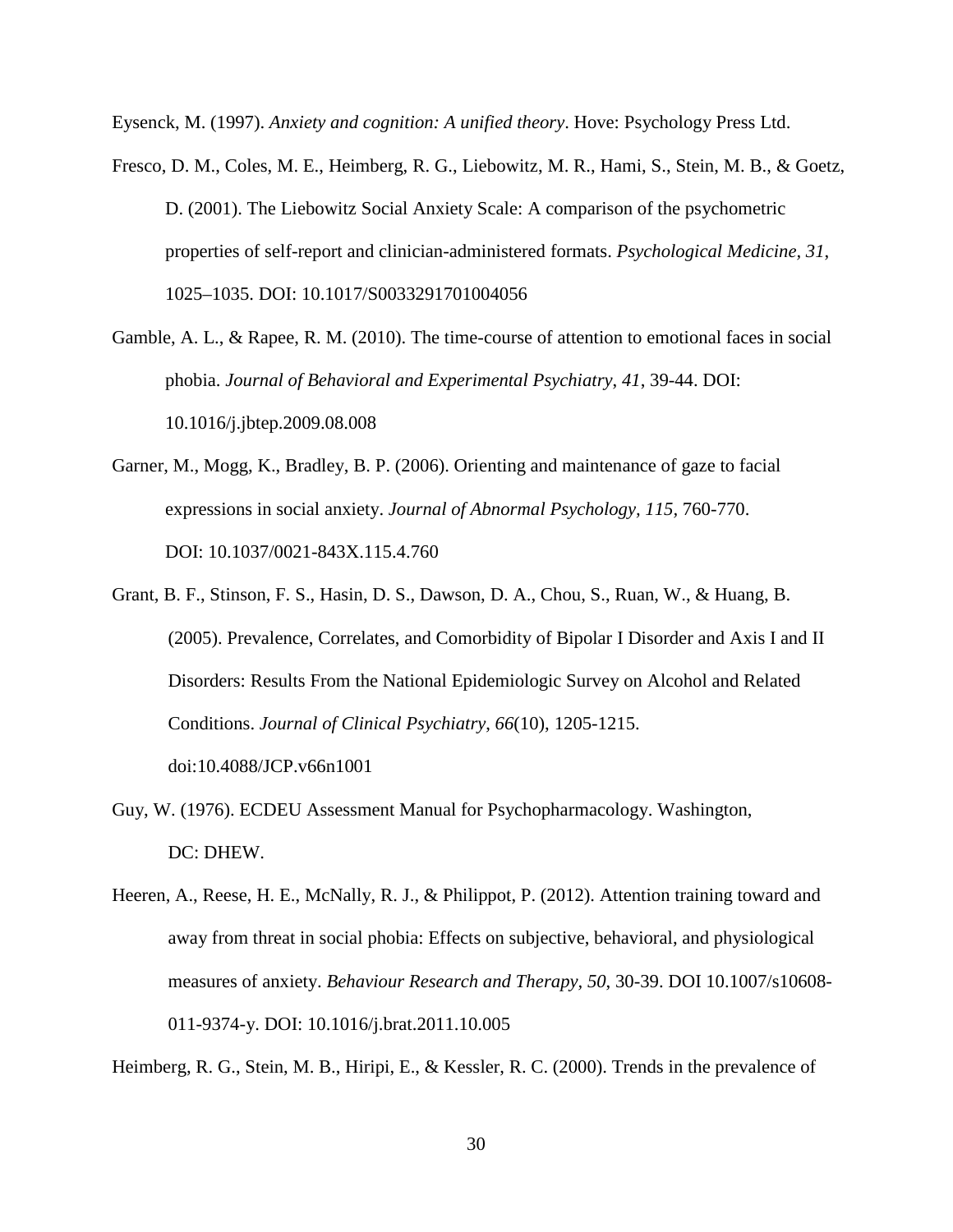social phobia in the United States: A synthetic cohort analysis of changes over four decades. *European Psychiatry*, *15(1),* 29-37. DOI: 10.1016/S0924-9338(00)00213-3

- Holle, C., Neely, J. H., & Heimberg, R. G. (1997). The effects of blocked versus random presentation and semantic relatedness of stimulus words on response to a modified stroop task among social phobics. *Cognitive Therapy and Research, 21,* 681-697. DOI: 10.1023/A:1021860324879
- Hope, D. A., Rapee, R. M., Heimberg, R. G., & Dombeck, M. J. (1990). Representations of the self in social phobia: Vulnerability to social threat. *Cognitive Therapy and Research, 14,* 177-189. DOI: 10.1007/BF01176208
- Kazdin, A. E. (1999). The meanings and measurement of clinical significance. *Journal of Consulting and Clinical Psychology*, *67*(3), 332-339. doi:10.1037/0022-006X.67.3.332
- Kessler, R.C. (2003). The impairments caused by social phobia in the general population: implications for intervention. *Acta Psychiatrica Scandinavica, 108*, 19-27. DOI: 10.1034/j.1600-0447.108.s417.2.x
- Lecrubier, Y. (1998). Comorbidity in social anxiety disorder: Impact on disease burden and management. *Journal of Clinical Psychiatry, 59,* 33-37.
- Liebowitz, M. R. (1987). Social phobia. *Modern Problems of Pharmacopsychiatry, 22,* 141–173.
- Macleod, C., Mathews, A., & Tata, P. (1986). Attentional bias in emotional disorders. *Journal of Abnormal Psychology, 95,* 15-20. DOI: 10.1037/0021-843X.95.1.15
- Maidenberg, E., Chen, E., Craske, M., Bohn, P., & Bystritsky, A. (1996). Specificity of attentional bias in panic disorder and social phobia. *Journal of Anxiety Disorders, 6,* 529- 541. DOI: http://dx.doi.org/10.1016/S0887-6185(96)00028-X

Mansell, W., Clark, D. M., Ehlers, A., & Chen, Y. (1999). Social anxiety and attention away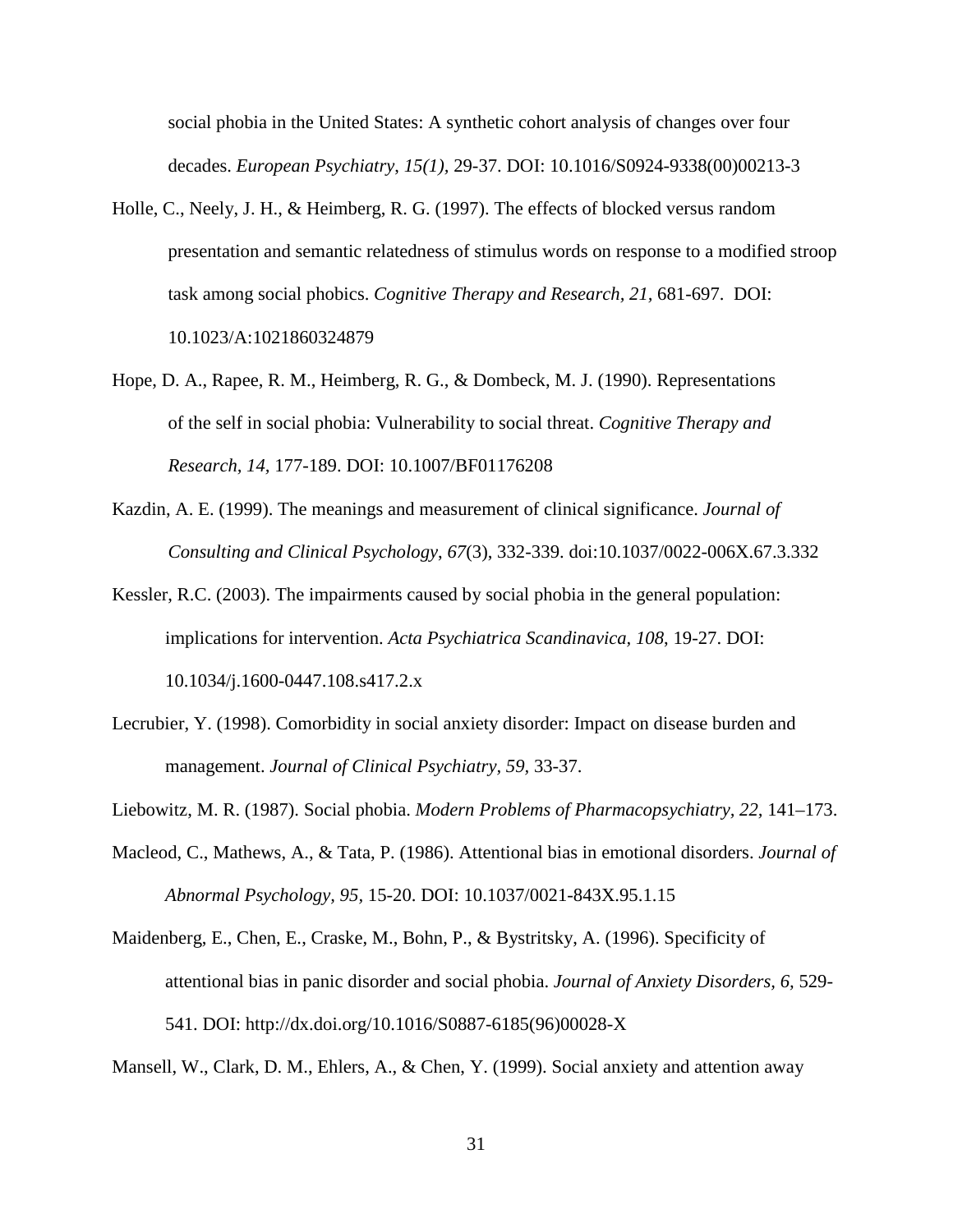from emotional faces. *Cognition and Emotion, 13,* 673-690.

DOI:10.1080/026999399379032

- Mansell, W., Ehlers, A., Clark, D. M., & Chen, Y. (2002). Attention to positive and negative social-evaluative words: Investigating the effects of social anxiety and social threat. *Anxiety, Stress, and Coping, 15,* 19-29. DOI:10.1080/10615800290007263
- Matsumoto, D., & Ekman, P. (1989). The Japanese and Caucasian facial expressions of emotion (JACFEE) and neutrals (JACNeuF). San Francisco: San Francisco State University, Department of Psychology, Intercultural and Emotion Research Laboratory.
- Mattia, J. I., Heimberg, R. G., & Hope, D. A. (1993). The revised Stroop color-naming task in social phobics. *Behaviour Research and Therapy*, *31*(3), 305-313. doi:10.1016/0005- 7967(93)90029-T
- McNeil, D. W., Ries, B. J., Taylor, L. J., Boone, M. L., Carter, L. E., Turk, C. L., & Lewin, M. R. (1995). Comparison of social phobia subtypes using stroop tests. *Journal of Anxiety Disorders, 9,* 47-57. DOI: http://dx.doi.org/10.1016/0887-6185(94)00027-8
- Mogg, K., & Bradley, B. P. (1998). A cognitive-motivational analysis of anxiety. *Behaviour Research and Therapy, 36*, 809–848. DOI: http://dx.doi.org/10.1016/S0005- 7967(98)00063-1
- Mogg, K., & Bradley, B. P. (2002). Selective orienting of attention to masked threat faces in social anxiety. *Behaviour and Research Therapy, 40*, 1403-1414. DOI: http://dx.doi.org/10.1016/S0005-7967(02)00017-7
- Mogg, K., Philippot, P., & Bradley, B. P. (2004). Selective Attention to Angry Faces in Clinical Social Phobia. *Journal Of Abnormal Psychology*, *113*(1), 160-165. doi:10.1037/0021- 843X.113.1.160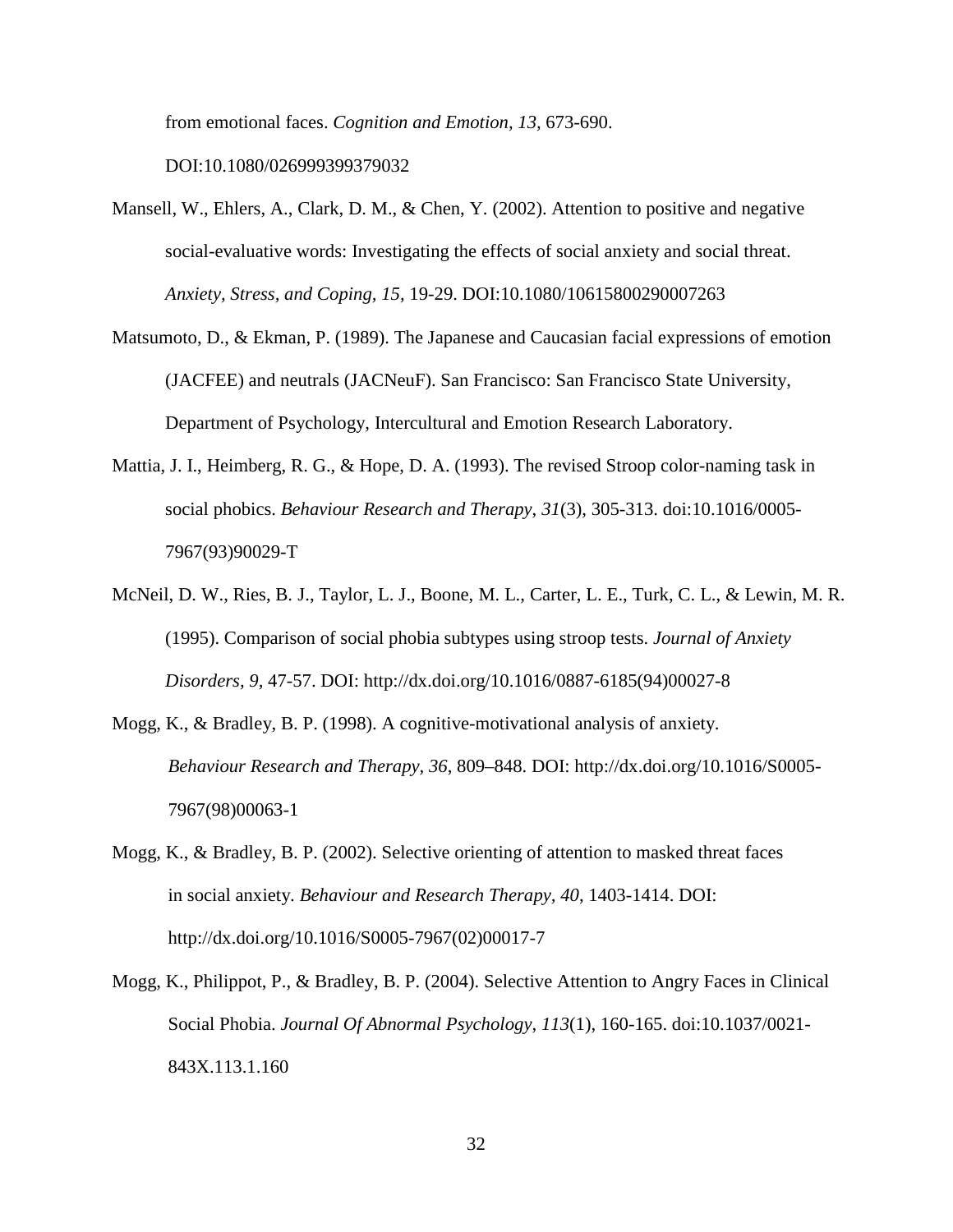- Neubauer, K., von Auer, M., Murray, E., Petermann, F., Helbig-Lang, S., & Gerlach, A. L. (In Press). Internet-delivered attention modification training as a treatment for social phobia: A randomized controlled trial. *Behaviour Research and Therapy.*
- Noldus Information Technology. (2010). The Observer XT (Version 10.1) [Computer Software]. Wageningen, The Netherlands Noldus Information Technology.
- Ononaiye, M. S. P., Turpin, G., & Reidy, J. G. (2007). Attentional bias in social anxiety: Manipulation of stimulus duration and social-evaluation anxiety. *Cognitive Therapy and Research, 31,* 727-740. DOI: 10.1007/s10608-006-9096-8
- Patterson, C. H. (1985). What is the placebo of psychotherapy? *Psychotherapy: Theory, Practice, Training, 22*(2), 163-169. DOI: 10.1037/h0085489
- Pineles, S. L., & Mineka, S. (2005). Attentional bias to internal and external sources of potential threat in social anxiety. *Journal of Abnormal Psychology, 114,* 314-318. DOI: 10.1037/0021-843X.114.2.314
- Pishyar, R., Harris, L. M., & Menzies, R. G. (2004). Attentional bias for words and faces in social anxiety*. Anxiety, Stress, and Coping, 1,* 23-36. DOI: 10.1080/10615800310001601458
- Pishyar, R., Harris, L. M., & Menzies, R. G. (2008). Responsiveness of measures of attentional bias to clinical change in social phobia. *Cognition and Emotion, 22,* 1209- 1227. DOI: 10.1080/02699930701686008
- Price, M., Tone, E. B., & Anderson, P. L. (2011). Vigilant and avoidance attention biases as predictors of response to cognitive behavioral therapy for social phobia. *Depression and Anxiety*, *28*, 349-353. DOI: DOI: 10.1002/da.20791

Rao, P. A., Beidel, D. C., Turner, S. M., Ammerman, R. T., Crosby, L. E., & Sallee, F. R. (2007).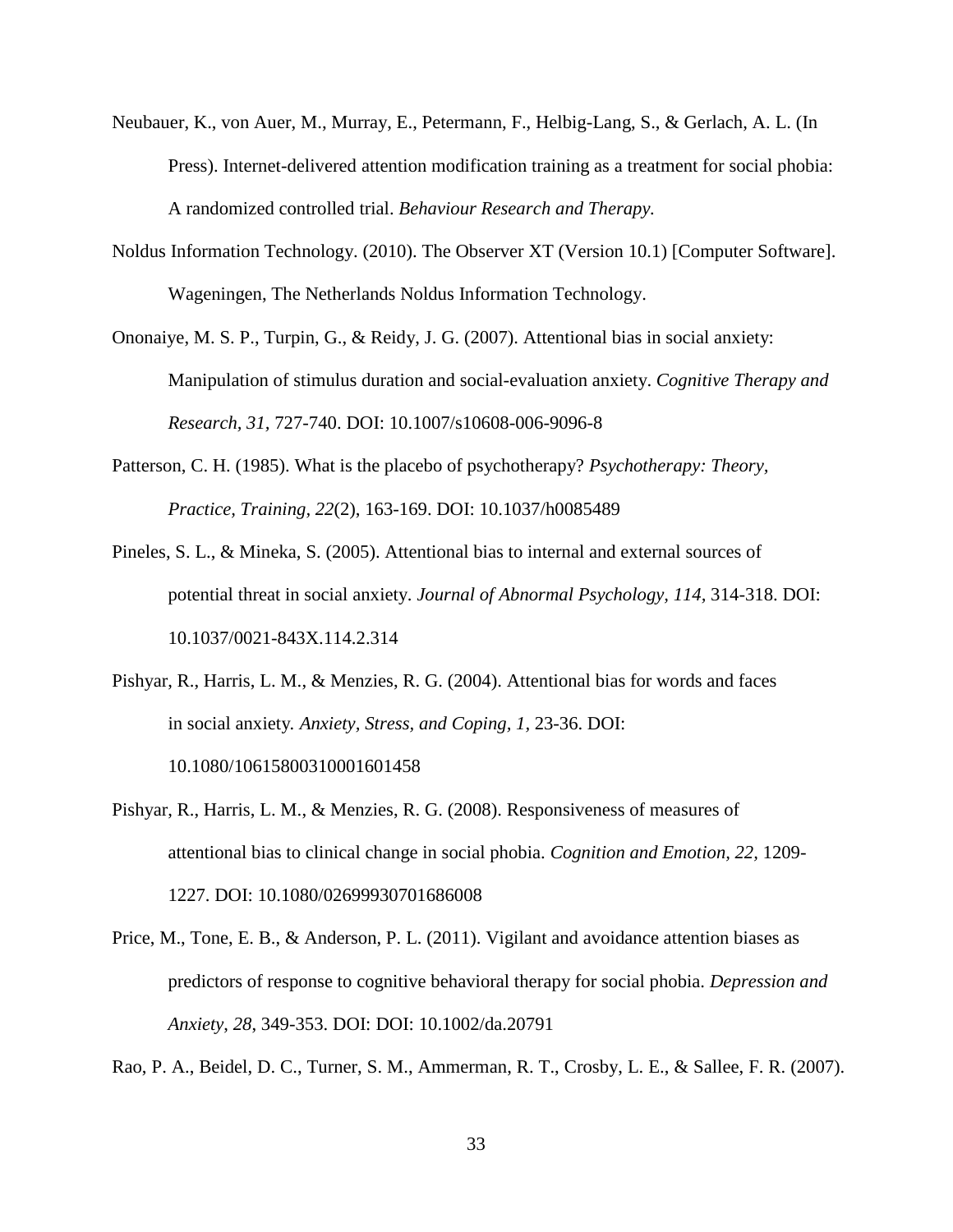Social anxiety disorder in childhood and adolescence: Descriptive psychopathology. *Behaviour Research and Therapy*, *45*(6), 1181-1191. doi:10.1016/j.brat.2006.07.015

- Rapee, R. M., & Heimberg, R. G. (1997). A cognitive-behavioral model of anxiety in social phobia. *Behaviour Research and Therapy*, *35*(8), 741-756. doi:10.1016/S0005- 7967(97)00022-3
- Rytwinski, N. K., Fresco, D. M., Heimberg, R. G., Coles, M. E., Liebowitz, M. R., Cissell, S., & ... Hofmann, S. G. (2009). Screening for social anxiety disorder with the self-report version of the Liebowitz Social Anxiety Scale. *Depression and Anxiety*, *26*(1), 34-38. doi:10.1002/da.20503
- Schmidt, N., Richey, J., Buckner, J., & Timpano, K. (2009). Attention Training for Generalized Social Anxiety Disorder. *Journal of Abnormal Psychology, 118*, 5-14. DOI: 10.1037/a0013643
- Silverman, W. K., Kurtines, W. M., Ginsburg, G.S., Weems, C. F., Rabian, B., Serafini, L. T. (1999). Contingency management, self-control, and education support in the treatment of childhood phobic disorders: a randomized clinical trial. *Journal of Consulting and Clinical Psychology, 67*(5)*,* 675-687. DOI: 10.1037/0022-006X.67.5.675
- Spector, I. P., Pecknold, J. C., & Libman, E. (2003). Selective attentional bias related to the noticeability aspect of anxiety symptoms in generalized social phobia. *Journal of Anxiety Disorders, 17,* 517-531. DOI: 10.1016/S0887-6185(02)00232-3
- Sposari, J. A., & Rapee, R. M. (2007). Attentional bias toward facial stimuli under conditions of social threat in socially phobic and nonclinical participants. *Cognitive Therapy and Research, 31,* 23-37. DOI: 10.1007/s10608-006-9073-2